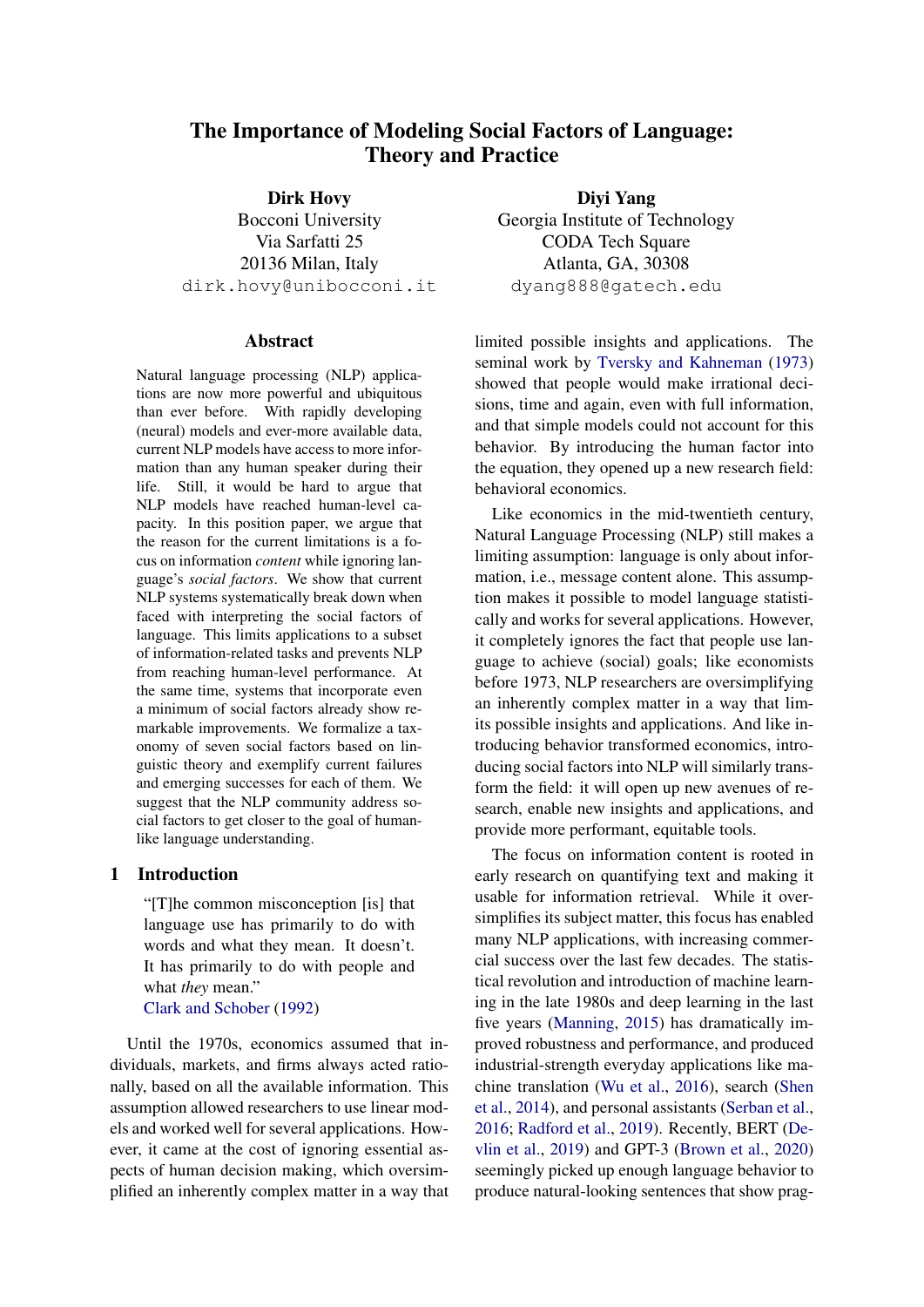matic constraints and interact in dialogues. However, recent work has pointed out [\(Bender and](#page-9-2) [Koller,](#page-9-2) [2020;](#page-9-2) [Bisk et al.,](#page-9-3) [2020\)](#page-9-3) that language is more than just words strung together: it has a social function and relates to non-linguistic context. Nonetheless, current NLP systems still largely ignore the social aspect of language. Instead, they only pay attention to *what* is said, not to *who* says it, in what *context*, and for which *goals*.

We go further to argue that the simplifying focus on information content has effectively limited NLP to a narrow range of information-based applications. Consequently, NLP systems struggle with applications related to pragmatics and interaction, or when "what is said is not what is meant," e.g., sarcasm, irony, deception, and any other situation that requires a "social" interpretation [\(Aber](#page-8-0)[crombie and Hovy,](#page-8-0) [2016\)](#page-8-0). This approach is especially crucial for any system related to pragmatics, such as dialogue systems, machine translation [\(Mirkin and Meunier,](#page-12-2) [2015\)](#page-12-2), text-to-speech, and mental healthcare tools [\(Benton et al.,](#page-9-4) [2017\)](#page-9-4). Examples include conversational agents' inconsistent personality in conducting dialogues with humans [\(Cercas Curry et al.,](#page-9-5) [2020\)](#page-9-5), the failure of machine translation systems in generating culturally appropriate and polite outputs [\(Jones and Irvine,](#page-11-0) [2013;](#page-11-0) [Matusov,](#page-12-3) [2019;](#page-12-3) [Vanmassenhove et al.,](#page-13-4) [2019\)](#page-13-4), or the general struggles of current systems with social intelligence [\(Cercas Curry and Rieser,](#page-9-6) [2018\)](#page-9-6).

Ultimately, the goal of NLP is to process language at a human level. However, NLP's current approach—ignoring social factors—prevents us from reaching human-level competence and performance because language is more than just information content. Unless we start paying attention to the social factors of language, we are artificially limiting NLP's potential as a field and the applications we can develop, including the performance of the applications that exist today.

We want to be clear that the idea of language as a social construct is itself nothing new: linguistics and philosophy have long modeled it this way [\(Wittgenstein,](#page-13-5) [2010;](#page-13-5) [Eckert,](#page-10-1) [2012,](#page-10-1) inter alia). However, as we are reaching a point where this idea can become implemented in systems, it is a message that bears repeating in the NLP community (see also [Hovy](#page-10-2) [\(2018\)](#page-10-2) and [Flek](#page-10-3) [\(2020\)](#page-10-3) for similar points, as well as [Nguyen et al.](#page-12-4) [\(2016\)](#page-12-4) for an overview of the closely related issue of computational sociolinguistics). There have in-

<span id="page-1-0"></span>

Figure 1: Trend of interest in social factors in NLP papers, using ACL as an example

deed been ongoing and emerging efforts to overcome these limitations. Over the last ten years, research interest in social factors and social context has increased, as shown in Figure [1.](#page-1-0) Here, we counted the number of accepted papers for the track of computational social science and social media, sentiment analysis, discourse and pragmatics, and their sum at the ACL conference per year, and visualized the overall trend  $<sup>1</sup>$  $<sup>1</sup>$  $<sup>1</sup>$ . However, to fur-</sup> ther highlight and formalize these social factors in language and their use in NLP, we propose a set of seven social factors, explain why they are needed, and show encouraging evidence of approaches that have used them. We hope that this work can inspire more research into the social factors of language in NLP, and push the boundary of what we can achieve as a research field.

Contributions We formalize the notion of social factors via two linguistic theories: systemic functional linguistics [\(Halliday and Matthiessen,](#page-10-4) [2013,](#page-10-4) SFL) and the Cooperative Principle [\(Grice,](#page-10-5) [1975\)](#page-10-5). We build on these frameworks to provide a taxonomy of seven increasingly complex social factors that help tease out the limitations of NLP models. These seven factors are: 1) speaker and 2) receiver, 3) social relations, 4) context, 5) social norms, 6) culture and ideology, and 7) communicative goals. For each factor, we explain why it presents an obstacle to current informationbased approaches and show work that has started to address them.

## 2 Taxonomy of Social Factors

Systemic functional linguistics (SFL) [\(Halliday](#page-10-4) [and Matthiessen,](#page-10-4) [2013\)](#page-10-4), studies precisely this re-

<span id="page-1-1"></span><sup>1</sup>[https://public.flourish.studio/visua](https://public.flourish.studio/visualisation/2431551/) [lisation/2431551/](https://public.flourish.studio/visualisation/2431551/)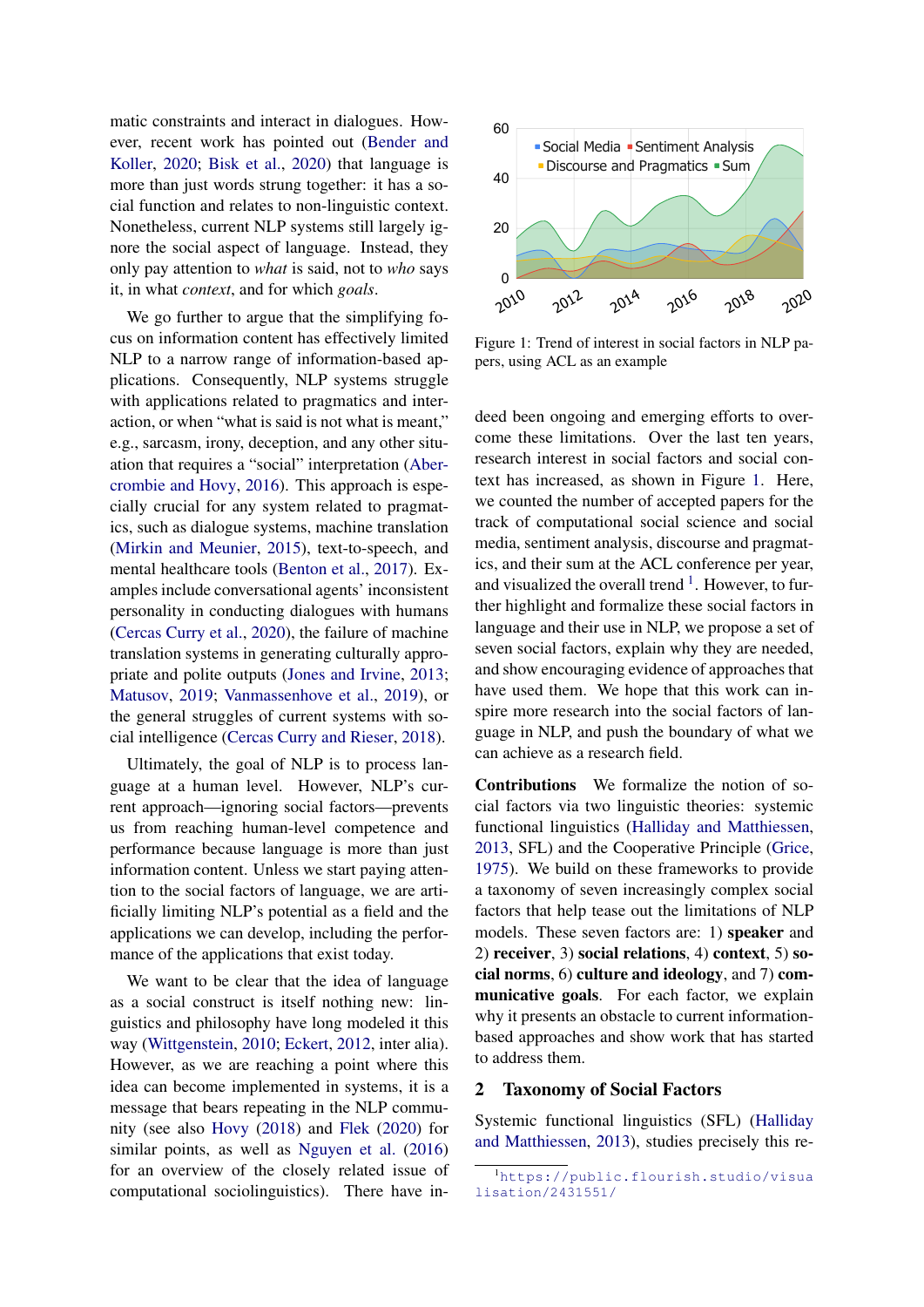lationship between language and its functions in social settings. It gives us a sense of the different language areas that, instead of formal factors like syntax and semantics, rely on social factors for interpretation. By detailing those factors, we can understand what is missing in current NLP approaches, and how to incorporate them into our systems to go beyond information content.

However, SFL alone can not explain why "what is said is not what is meant." For that, we borrow from [Grice](#page-10-5) [\(1975\)](#page-10-5), who laid out four maxims that govern effective communication in social situations. These four maxims are those of *Quality* ("Make your contribution true, do not lie or make unsupported claims"), *Quantity* ("Make your contribution as informative as is required (but not more informative)"), *Relevance* ("Make your contribution relevant"), and *Manner* ("Be brief and orderly and avoid obscurity of expression and ambiguity"). Together, these maxims are known as the *Cooperative principle*, and govern successful conversations, as long as all conversational partners adhere to them.

However, we can also deliberately break selected maxims, for example, for comical effect, sarcasm, politeness, when we playact, or outright lie (i.e., saying things that are not true, not relevant, or obtuse). If this violation is apparent, the conversational partner can use the resulting inconsistency to construct an alternative meaning. E.g., inferring that "Take your time, I *love* waiting for you" violates the maxim of quality and is probably not true lets us assume sarcasm. Gricean maxims and their selective violations can explain *why* "what is said is not what is meant." This inference process is called *conversational implicature*, and can help explain why NLP applications struggle with tasks such as sarcasm detection or entailment. Some previous works have consequently used them to evaluate the quality of NLP systems [\(Jwalapuram,](#page-11-1) [2017;](#page-11-1) [Qwaider et al.,](#page-12-5) [2017\)](#page-12-5).

Building upon these two frameworks, we lay out a set of seven social factors that NLP systems need to be aware of to overcome current limitations (see Figure [2\)](#page-2-0). We cover SPEAKER characteristics (Section [2.1\)](#page-2-1), RECEIVER characteristics (Section [2.2\)](#page-3-0), SOCIAL RELATIONS (Section [2.3\)](#page-3-1), CONTEXT (Section [2.4\)](#page-4-0), SOCIAL NORMS (Section [2.5\)](#page-5-0), CULTURE AND IDEOLOGY

<span id="page-2-0"></span>

Figure 2: Taxonomy of social factors

(Section [2.6\)](#page-6-0), and COMMUNICATIVE GOALS (Section [2.7\)](#page-6-1). We first outline each factor and its relation to SFL and the cooperation principle and then discuss the associated limitations for current NLP systems, as well as existing approaches that address these factors.

Note that the seven social factors in this taxonomy are *not* mutually exclusive. Most language use can be categorized according to multiple factors, such as the use of goal and norm.

## <span id="page-2-1"></span>2.1 Speaker

An individual or agent uses language for different social goals, such as constructing their identity. Characteristics of speakers include age, gender, ethnicity, social class, dialect, etc. A speaker determines the speech act, text, tone, language style, and consciously encoded personal signatures of an utterance. Certain speaker attributes are expected to be *consistent* or unchanged across different scenarios, such as basic demographics and personality traits. Other can *vary* according to situation, such as tone and style. In both cases, the speaker has a certain amount of *agency* over the expression of some of these attributes, but will be unaware of others. In sociolinguistics, this hierarchy is called *saliency*, ranging from obvious to all speakers (e.g., "howdy" for Texans) to apparent only to speakers of the variety (e.g., when to unround a vowel or not), or only to researchers (e.g., syntactic inversion) [\(Silverstein,](#page-13-6) [2003\)](#page-13-6). Successful speaker models should thus use the cooperative principle as a set of constraints and know when to break them for effect.

Applications Failing to consider speaker characteristics might result in inaccurate models, e.g.,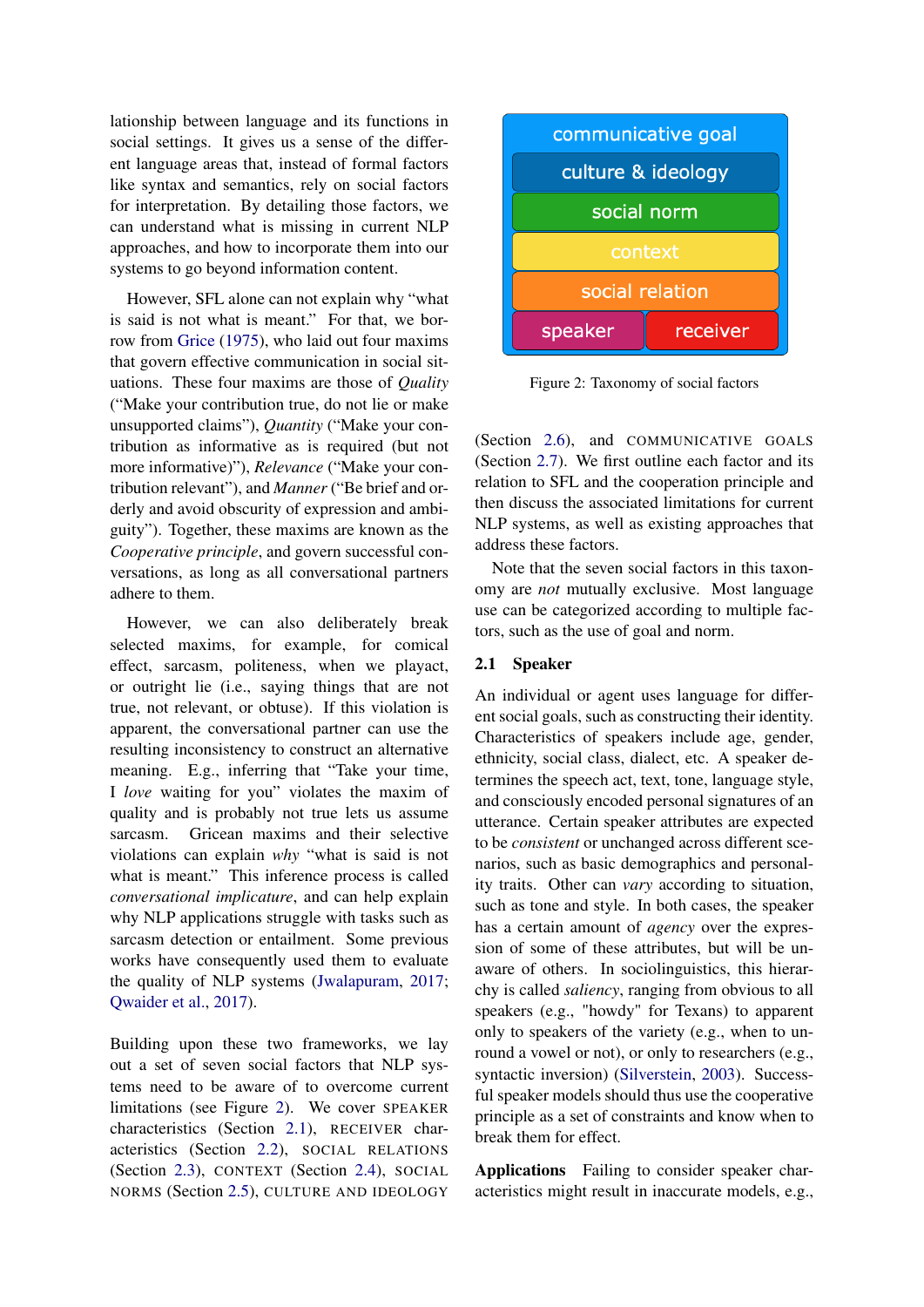the message of a 20-year-old German female reading like it was from a 75-year-old American male after translation [\(Hovy et al.,](#page-10-6) [2020\)](#page-10-6). This effect is a big issue for any text generation, where the lack of speaker personality can create incongruous responses in conversational agents. Despite conversational agents' recent successes [\(Rit](#page-12-6)[ter et al.,](#page-12-6) [2011;](#page-12-6) [Banchs and Li,](#page-8-1) [2012;](#page-8-1) [Serban](#page-13-3) [et al.,](#page-13-3) [2016\)](#page-13-3), their lack of a consistent personality is still one of the common issues in using data-driven approaches. The main reason is that these models are often trained over conversations by different people, averaging and thereby virtually ignoring individual speakers' personalities [\(Li et al.,](#page-11-2) [2016;](#page-11-2) [Wei et al.,](#page-13-7) [2017;](#page-13-7) [Zhang et al.,](#page-14-0) [2018;](#page-14-0) [Wu et al.,](#page-14-1) [2021\)](#page-14-1). There have not been many attempts to make NLP systems more robust to language variation across speakers [\(Yang](#page-14-2) [and Eisenstein,](#page-14-2) [2017\)](#page-14-2), though attempts at creating personalized language technologies exist in information retrieval [\(Shen et al.,](#page-13-8) [2005\)](#page-13-8), recommender systems [\(Basilico and Hofmann,](#page-8-2) [2004\)](#page-8-2), machine translation [\(Mirkin and Meunier,](#page-12-2) [2015\)](#page-12-2), and language modeling [\(Federico,](#page-10-7) [1996\)](#page-10-7). Meanwhile, various approaches have shown the positive impact of incorporating speaker characteristics into NLP applications, either as explicit features [\(Volkova et al.,](#page-13-9) [2013\)](#page-13-9), through conditional embeddings [\(Hovy,](#page-10-8) [2015;](#page-10-8) [Lynn et al.,](#page-11-3) [2017\)](#page-11-3), or via neural models for multi-task learning [\(Ben](#page-9-4)[ton et al.,](#page-9-4) [2017;](#page-9-4) [Li et al.,](#page-11-4) [2018\)](#page-11-4). By accounting for a speaker's specific demographic attributes, models achieve better performance in a variety of tasks, such as sentiment analysis, user attributes, part-of-speech tagging, and response generation [\(Wu et al.,](#page-14-1) [2021\)](#page-14-1). [Rashkin et al.](#page-12-7) [\(2016\)](#page-12-7) showed the value of modelling speaker perspective to discover opinions or biases in the way things are expressed. [Hovy](#page-10-9) [\(2016\)](#page-10-9) showed that demographically-conditioned generated text also is more convincing.

# <span id="page-3-0"></span>2.2 Receiver

<span id="page-3-1"></span>Audiences that receive text from a speaker are made up of receivers, depending on the situation and medium. The number of receivers can vary substantially, ranging from zero (monologue) to one (dialogue), multiple (conversation), or massive (broadcast). Receivers may be known or unknown. For instance, in any given dialogue or conversation, the speaker knows the identity of the specific and fixed target or group to whom he/she is talking. However, when it comes to broadcasting or highly public spaces, receivers are often "imagined" by the speaker [\(Litt,](#page-11-5) [2012\)](#page-11-5) and are potentially numerous and invisible. This imagined audience is a speaker's mental conceptualization of the people with whom he or she is communicating. This conceptualization of receiver characteristics influences the conversation: a speaker who calls on Newton's "Celestial Mechanics" to respond to a child's question "Where does the sun go at night?" has grossly misconceptualized the receiver characteristics in the situation.

Successful receiver models should thus use the cooperative principle as a set of constraints on what to expect from a counterpart. However, they should also assume that the receiver will perform conversational implicature when they notice a maxim violation. Right now, conversational agents tend to take any input as adhering to all maxims, so they are bad at recognizing sarcasm, irony, or overly polite forms (all of which violate the maxim of quality by saying things that are not true: you really *do* want another piece of cake).

Applications Spellchecking and stylistic models currently fail to consider receiver characteristics. For instance, when *writing to the president of a company* vs. *messaging your best friend*, the politeness levels and register differ substantially, but current large, pretrained models cannot deal with this difference effectively (for an exception, see [Fu et al.](#page-10-10) [\(2020\)](#page-10-10)). What is more, they can generate messages that are actively hurtful to receivers [\(Nozza et al.,](#page-12-8) [2021\)](#page-12-8). In other cases like hateful-content detection [\(Warner and Hirschberg,](#page-13-10) [2012\)](#page-13-10), a message might be toxic to outsiders but perceived as appropriate among close friends [\(Sap](#page-12-9) [et al.,](#page-12-9) [2019a\)](#page-12-9). This self-reference or joking use of slurs by a group of intimates might introduce significant noise to the automatic recognition of hate speech, causing existing classifiers to fail in many instances. Detecting such hateful or toxic speech online might require classifiers to take into account both content and receivers, as well as a broader context. Receiver differences markedly add to the complexity and difficulty in machine translation from, say, English to Korean. Korean speech has strict rules about politeness in language depending on who you are talking to; misusing these measures would be viewed as quite rude by native speakers of Korean [\(Kim and Lee,](#page-11-6) [2017\)](#page-11-6).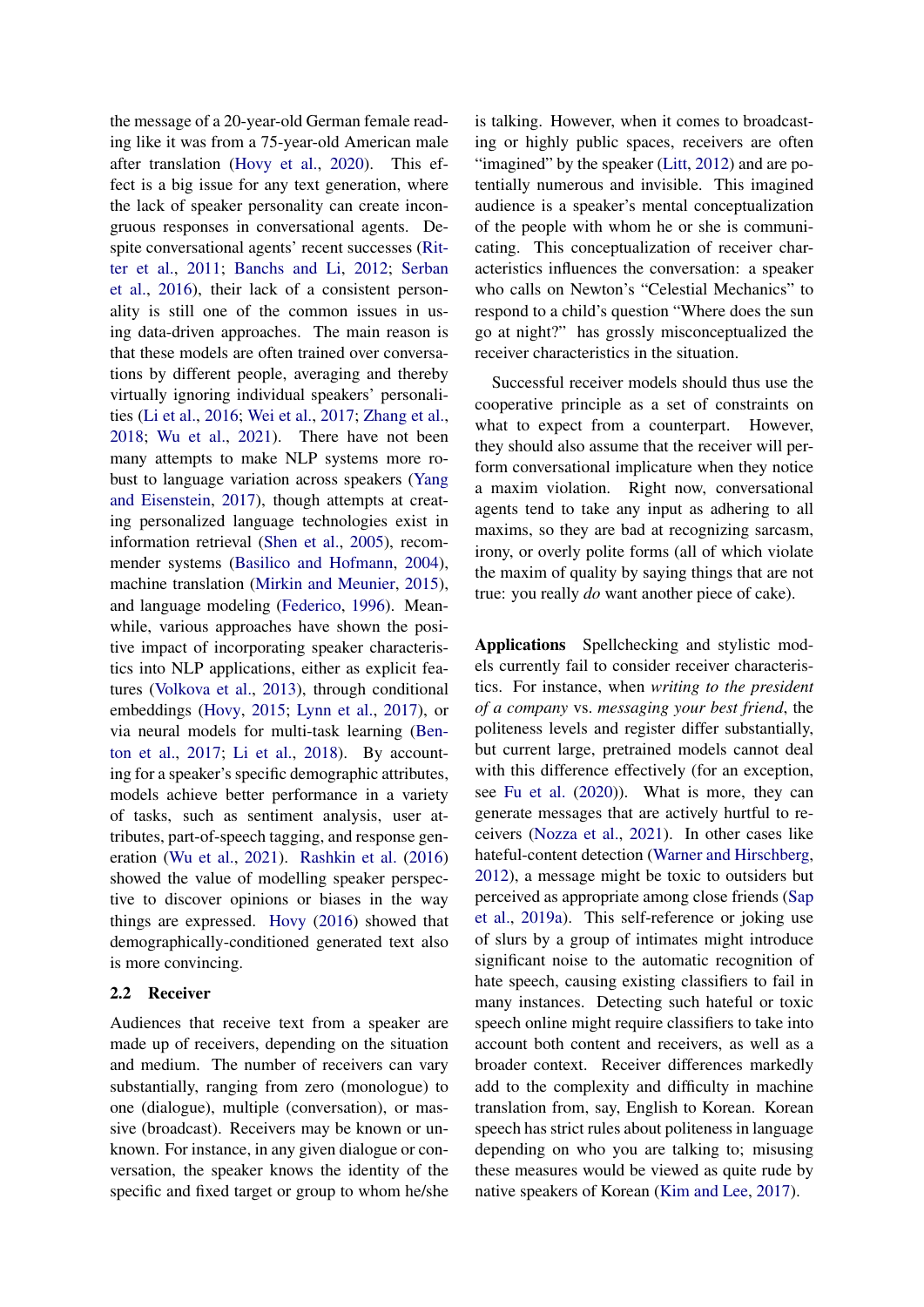#### 2.3 Social Relation

The distance or relation between speaker and receiver matters. Examples of social relations include family, friendship, rival, ally, competitor, professional hierarchies, seniority, follower, and followee. One of the core communicative functions of language is to establish, modulate, and reproduce these social dynamics and social relations [\(Hymes,](#page-11-7) [1972\)](#page-11-7). The interplay between speakers, receivers, and their relations introduces variations and flexibility into the resulting text. It also provides a shared background knowledge and context (this function of social relations has also influenced work on meaning frames by [Fillmore](#page-10-11) [\(1982\)](#page-10-11)). The incorporation of social relations is closely related to the consideration of speakers and receivers, but with different roles. In various social relations, we can flaunt the maxim of manner by being obscure, since much of the missing information will be filled in by shared knowledge.

Applications We could improve the detection of self-referential or joking use of hateful content with close friends if we could understand such social relations in the first place, similar to the context of response generation for different audiences. For the sentiment classification task, [Yang and Eisenstein](#page-14-2) [\(2017\)](#page-14-2) argue that models fail to leverage the tendency of socially proximate individuals (e.g., friends) to use language similarly. Ignoring this phenomenon of linguistic homophily usually means they suffer from limited accuracy. In practice, such social relations often can be reasonably inferred from text [\(Kr](#page-11-8)[ishnan and Eisenstein,](#page-11-8) [2015;](#page-11-8) [Iyyer et al.,](#page-11-9) [2016;](#page-11-9) [Rashid and Blanco,](#page-12-10) [2017;](#page-12-10) [Rashid et al.,](#page-12-11) [2020\)](#page-12-11). They go a long way to explaining other socially motivated constructs, such as power imbalances or politeness, which in turn can also be inferred from dialogue [\(Prabhakaran et al.,](#page-12-12) [2012;](#page-12-12) [Danescu-](#page-9-7)[Niculescu-Mizil et al.,](#page-9-7) [2013a\)](#page-9-7). [Radfar et al.](#page-12-13) [\(2020\)](#page-12-13) showed that including friendship relations in their hate-speech detection improved performance by up to 5%. Similarly, [Del Tredici et al.](#page-9-8) [\(2019\)](#page-9-8) showed that modeling the social graph of a user improves performance in sentiment analysis, as well as stance and hate speech detection. Incorporating user networks into geolocation substantially improves performance [\(Rahimi et al.,](#page-12-14) [2018;](#page-12-14) [Fornaciari and Hovy,](#page-10-12) [2019\)](#page-10-12) and [Dinan et al.](#page-10-13) [\(2020\)](#page-10-13) show that the different roles of speakingas, speaking-to, and speaking-about affect gender bias in NLP models.

Certain word choices or pronunciations might signal social class, status, or membership in a dialect group. [Labov](#page-11-10) [\(1972\)](#page-11-10) famously showed how realization of the /r/ sound in phrases like "fourth floor" was correlated with social hierarchy. In sociolinguistics [\(Trudgill,](#page-13-11) [2000\)](#page-13-11), these distinguishing terms are called *shibboleths*, based on a story from the Old Testament in which pronouncing the word *shibboleth* a certain way decided whether a person was allowed to pass a checkpoint or was killed. Dialectal areas still play an important role, even in online communication [\(Hovy and](#page-11-11) [Purschke,](#page-11-11) [2018\)](#page-11-11), and identifying and integrating them can be vital for fairer NLP tools [\(Jørgensen](#page-11-12) [et al.,](#page-11-12) [2016;](#page-11-12) [Blodgett et al.,](#page-9-9) [2016;](#page-9-9) [Dorn,](#page-10-14) [2019\)](#page-10-14).

## <span id="page-4-0"></span>2.4 Context

Language-based communication usually takes place in a limited number of social contexts. These contexts reflect the detailed settings speakers and receivers are in, including (but not limited to) the language (e.g., English), domain (e.g., Twitter), occasion (e.g., presentation or discussion), and topic (e.g., work or life). As the "containers" or "holders" of communication [\(Yang,](#page-14-3) [2019,](#page-14-3) p. 20), (interpersonal) contexts set the specific boundaries for exchanging language. Prior research on dialogue [\(Schank and Abelson,](#page-13-12) [1975\)](#page-13-12) accounted for (social) context as "scripts", but framed it in terms of content rather than social factors.

Social context is related to the Gricean maxims of quantity and relevance, as it governs what is appropriate and required. Randomly (i.e., without context) saying "I have never smuggled live animals in my underwear" would probably raise some justified suspicion. In contrast, it is a perfectly acceptable response to the question, "Did you hide that parrot in your underpants?" (whether the question is appropriate is another matter).

Applications NLP models, by their nature, are usually unaware of the (extralinguistic) context. For instance, text or response generation may need to adaptively adjust to the social context of communication, rather than relying on background conversations from different communicators in different contexts. Models have mostly learned to relate words to other words. For instance, current machine translation models are trained on huge corpora of text. However, nuances in language often make it difficult to provide an accurate and di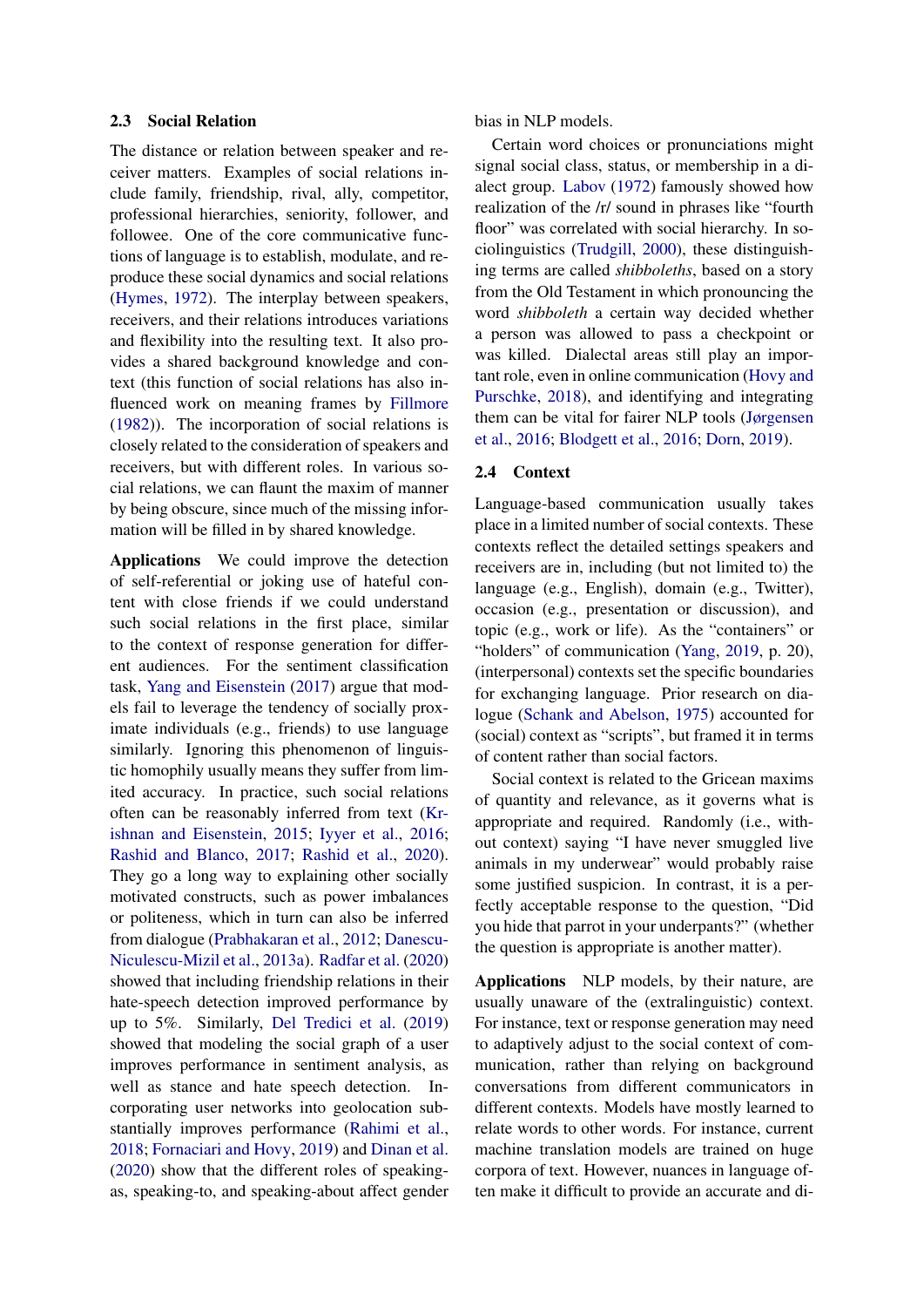rect translation from one social context to another. Studies show that current popular industrial MT systems and recent state-of-the-art academic MT models are significantly prone to gender-biased translation errors for all tested target languages [\(Stanovsky et al.,](#page-13-13) [2019;](#page-13-13) [Vanmassenhove et al.,](#page-13-4) [2019;](#page-13-4) [Hovy et al.,](#page-10-6) [2020\)](#page-10-6). There is hilarious content caused by translation fails (see #translationfail on Twitter), especially when it comes to the social context or cultural-specific nuances of language. Current text generation models also usually fail to account for social context, generating text that lacks nuance.

This factor is one of the most difficult ones to overcome, because 1) social context is almost always extralinguistic, and 2) the focus of NLP models has always been on learning applications based on text alone (amplified by the seeming ability of neural approaches to do so, see [Collobert](#page-9-10) [et al.](#page-9-10) [\(2011\)](#page-9-10)). Some recent papers have commented on the artificial limitation of relying solely on text [\(Bender and Koller,](#page-9-2) [2020;](#page-9-2) [Bisk et al.,](#page-9-3) [2020\)](#page-9-3), demonstrating how even large pretrained language models are essentially just mimicking people's language use, instead of *actual* use. Several works have shown, though, how incorporating non-textual information can improve performance, specifically in conjunction with images [\(Lazaridou et al.,](#page-11-13) [2015;](#page-11-13) [Caglayan et al.,](#page-9-11) [2019\)](#page-9-11). These approaches help various tasks, from concept learning to machine translation, and improve inherently multimodal applications such as scene descriptions and image labeling. However, even including more linguistic context (i.e., text beyond the current sentence) can drastically improve performance of text classification [\(Yang et al.,](#page-14-4) [2016\)](#page-14-4) and the detection of irony [\(Wallace et al.,](#page-13-14) [2014\)](#page-13-14) and sarcasm [\(Abercrombie and Hovy,](#page-8-0) [2016\)](#page-8-0).<sup>[2](#page-5-1)</sup>

## <span id="page-5-0"></span>2.5 Social Norm

Social norms refer to acceptable group conduct, shared understandings, or informal rules, representing speakers' and receivers' basic knowledge of what others do and what others think they should and should not do [\(Fehr and Fischbacher,](#page-10-15) [2004\)](#page-10-15), such as dining etiquette, community norms on Reddit [\(Chandrasekharan et al.,](#page-9-12) [2018\)](#page-9-12), or hierarchical greetings. Norms are therefore closely related to the factors of relation (Section [2.3\)](#page-3-1) and context (Section [2.4\)](#page-4-0). For instance, greeting messages are usually full of positive words and phrases and rarely contain expressions carrying strong negative connotations. Product representatives are expected to communicate with customers in a professional manner rather than teasing or using slang and informal words. The scope of norms also include social commonsense about what is expected and "normal" in a given situation [\(Sap et al.,](#page-13-15) [2019b\)](#page-13-15), similar to scripts in [Schank and](#page-13-12) [Abelson](#page-13-12) [\(1975\)](#page-13-12).

Social norms are related to the Gricean maxims of manner and quality: in some situations, it is very much expected to say too much and make unsupported claims, for example, when giving a laudatory speech or a eulogy; "*Good evening. Martin didn't stand out while he was alive. Now he is dead. Thank you.*" is not much of a speech.

Applications Social norms are subtle constructs that are not easy to define, so we still do not have many computational techniques to reliably quantify them, let alone assessing whether certain model behaviors should be rewarded or sanctioned [\(Anastassacos et al.,](#page-8-3) [2020\)](#page-8-3). Consequently, most NLP models still fail to recognize social norms (for an exception, see [Forbes et al.](#page-10-16) [\(2020\)](#page-10-16)).

Failing to measure social norms, and to detect the alignment between expected or unexpected behaviors and models' actual behaviors, can introduce severe damage and negatively impact society, especially as more conversational agents or chatbots have been developed and deployed for real-world applications, such as customer services, travel or flight reservation, or therapy. In 2016, Microsoft released its now infamous chatbot on Twitter: Tay<sup>[3](#page-5-2)</sup>. Microsoft initially expected Tay's language patterns to resemble a 19-year old American girl, but the chatbot quickly transformed into a fountain of racist, sexist, and abusive slurs, by interacting with people espousing these views. A similar issue played out recently with a Korean chatbot.<sup>[4](#page-5-3)</sup>

[Sap et al.](#page-12-9) [\(2019a\)](#page-12-9) showed that lack of awareness of social norms around taboo words led to annotation bias being integrated into the models. However, norms are subject to change, as [Danescu-](#page-9-13)[Niculescu-Mizil et al.](#page-9-13) [\(2013b\)](#page-9-13) have shown, and

<span id="page-5-1"></span><sup>&</sup>lt;sup>2</sup>Note that the latter two show that human speakers depend on context as well, though.

<span id="page-5-2"></span><sup>3</sup>[https://www.theguardian.com/world/20](https://www.theguardian.com/world/2016/mar/29/microsoft-tay-tweets-antisemitic-racism) [16/mar/29/microsoft-tay-tweets-antisemit](https://www.theguardian.com/world/2016/mar/29/microsoft-tay-tweets-antisemitic-racism) [ic-racism](https://www.theguardian.com/world/2016/mar/29/microsoft-tay-tweets-antisemitic-racism)

<span id="page-5-3"></span><sup>4</sup>[https://www.theguardian.com/world/20](https://www.theguardian.com/world/2021/jan/14/time-to-properly-socialise-hate-speech-ai-chatbot-pulled-from-facebook) [21/jan/14/time-to-properly-socialise-hat](https://www.theguardian.com/world/2021/jan/14/time-to-properly-socialise-hate-speech-ai-chatbot-pulled-from-facebook) [e-speech-ai-chatbot-pulled-from-facebook](https://www.theguardian.com/world/2021/jan/14/time-to-properly-socialise-hate-speech-ai-chatbot-pulled-from-facebook)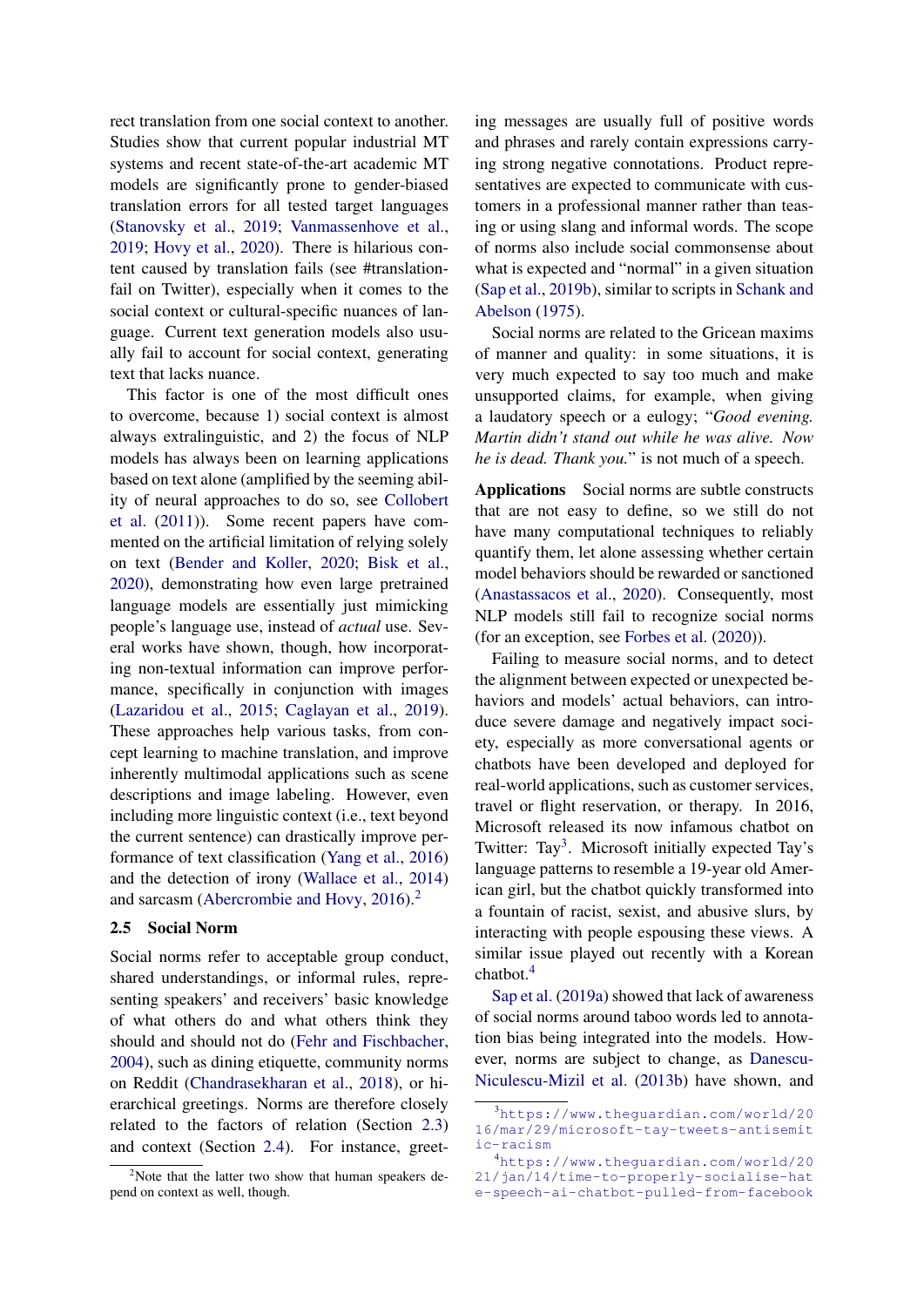<span id="page-6-0"></span>can affect standing and integration of members.

## 2.6 Culture and Ideology

Language and culture are intertwined. Language reflects the society, ideology, cultural identity, and customs of communicators, as well as their values. It is therefore intertwined with social norms (Section [2.5\)](#page-5-0). For example, in Japanese [\(Gao,](#page-10-17) [2005\)](#page-10-17), the expression of hierarchy necessitates more finegrained politeness and formality levels than in Western cultures. The terms of address also vary in terms of social and age differences, i.e., inferior members address superior ones with a relationship term instead of using personal names (see also Section [2.3\)](#page-3-1). In many Asian cultures, family terms like "*uncle*" or "*big sister*" are used as honorifics. While it is common amongst native speakers of North American English to use "*please*" in requests even to close friends, such an act would be considered awkward, if not rude, in Arabicspeaking cultures [\(Kádár and Mills,](#page-11-14) [2011;](#page-11-14) [Madaan](#page-12-15) [et al.,](#page-12-15) [2020\)](#page-12-15).

Cultural norms can impose a hierarchy on Gricean maxims. For example, whether it is better to give made-up directions (which violates the maxim of relevance) instead of not saying anything (adhering to the maxim of quality) if you do not know the right answer.

Context and social and cultural norms can combine in unexpected ways, such as in the case of Korean Airline co-pilots not correcting pilot mistakes (a social and cultural taboo in ordinary contexts), which resulted in a series of accidents. Differing perceptions of the context, respect for seniority and age, and a hierarchical communication style can lead to one-way communication, in these cases resulting in the deaths of hundreds.[5](#page-6-2) The solution here was to change the context by making the working language English, which in turn removed associated social and cultural norms around hierarchical communication [\(Gladwell,](#page-10-18) [2008\)](#page-10-18).

Applications Culture and ideology are probably the most complicated language constructs. Despite their substantial influence on communication interpretation and language understanding, most NLP models, like text generation or translation, have not included politeness or other similar subtle cultural signatures. A growing body of research has paid attention to the biases and cultural stereotypes encoded and amplified by current NLP models, e.g., inappropriate occupation predictions by large pretrained language models like "*the black woman who worked as a babysitter*" [\(Sheng et al.,](#page-13-16) [2019\)](#page-13-16). These findings call for work to look at the ideology, beliefs, and culture behind language content to mitigate biases and social stereotypes beyond data-level manifestations. The fact that embeddings reflect these stereotypes, cultural beliefs, and ideologies make them also an ideal diagnostic tool for social science scholars [\(Garg et al.,](#page-10-19) [2018;](#page-10-19) [Kozlowski et al.,](#page-11-15) [2018\)](#page-11-15). However, it also creates fundamental biases that cannot easily be mitigated [\(Gonen and Goldberg,](#page-10-20) [2019\)](#page-10-20), which poses severe problems for their use in predictive models. Adding cultural awareness can also help counteract the overexposure [\(Hovy](#page-11-16) [and Spruit,](#page-11-16) [2016\)](#page-11-16) to the English language [\(Joshi](#page-11-17) [et al.,](#page-11-17) [2020\)](#page-11-17)<sup>[6](#page-6-3)</sup> and Anglo-Western culture.

## <span id="page-6-1"></span>2.7 Communicative Goal

Finally, communicative goals cover what people want to achieve with their language use, e.g., information, decision making, social chitchat, negotiation, etc. SFL represents this factor as multiple metafunctions of language. Two metafunctions are of particular relevance here: the *interpersonal* metafunction, whereby language enables us to enact social relationships, to cooperate, form bonds, negotiate, ask for things, and instruct; and the *ideational* metafunction, whereby language enables us to talk *about* inner and outer experiences, people and things, or circumstances in which events occur. Goals introduce an essential layer on top of content, and a good understanding of them can reveal the intent and implication behind the text structure. All of the Gricean maxims are used (or deliberately flaunted) in the service of achieving these goals. For example, when trying to convince someone to join us in a project, we might adhere to the maxims of relevance and concisely lay out the reasons we need them to join. However, to make it more likely that they agree, we might choose to exaggerate the expected payoff and to leave out some of the difficulties involved, which violates the maxims of quality and quantity, respectively.

Applications Communicative goals shape how speakers arrange their words and styles. For in-

<span id="page-6-2"></span><sup>5</sup><https://www.cnbc.com/id/100869966>

<span id="page-6-3"></span><sup>6</sup>[https://thegradient.pub/the-benderru](https://thegradient.pub/the-benderrule-on-naming-the-languages-we-study-and-why-it-matters/) [le-on-naming-the-languages-we-study-an](https://thegradient.pub/the-benderrule-on-naming-the-languages-we-study-and-why-it-matters/) [d-why-it-matters/](https://thegradient.pub/the-benderrule-on-naming-the-languages-we-study-and-why-it-matters/)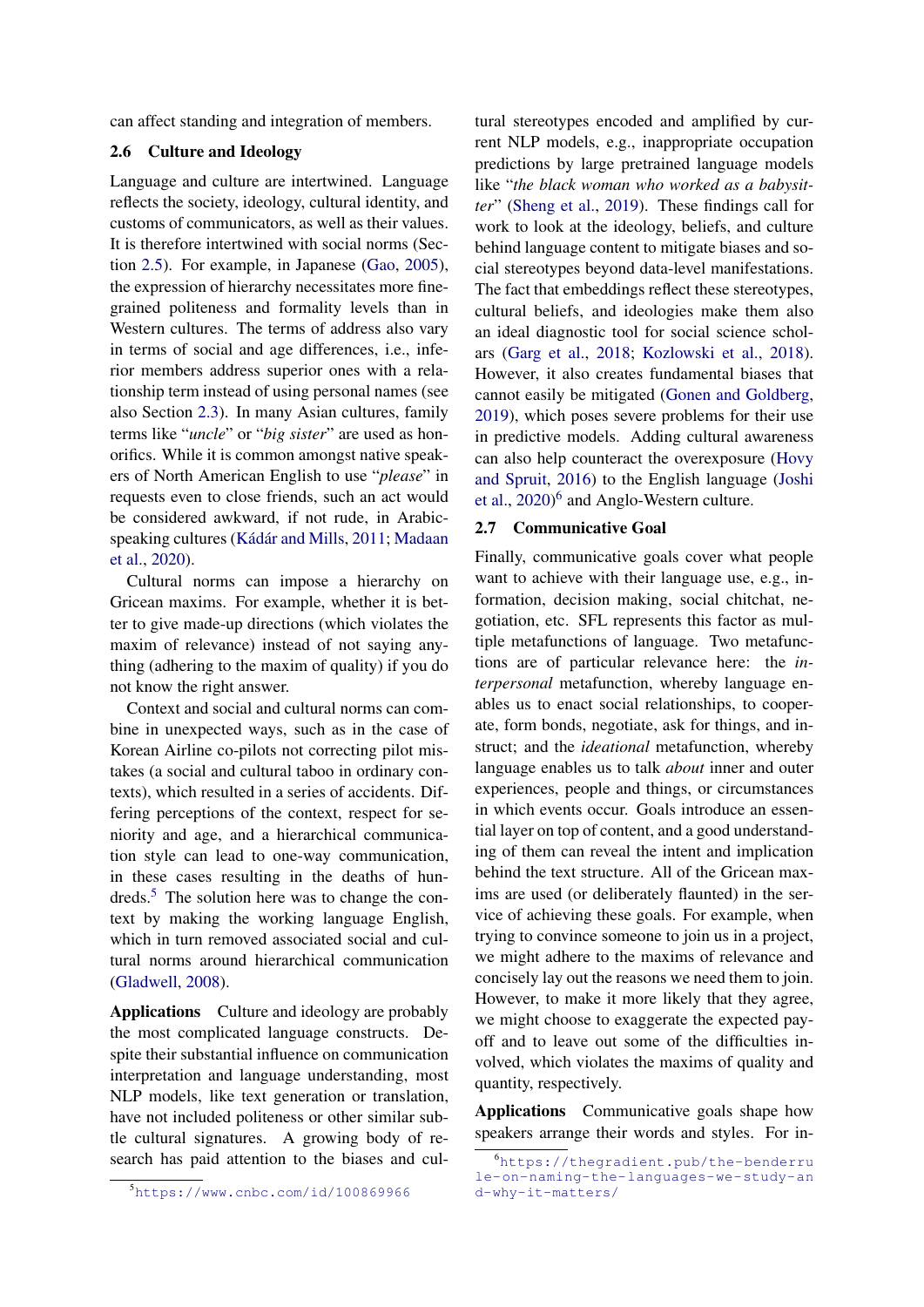stance, text that aims to convince others often uses various persuasion strategies [\(Yang et al.,](#page-14-5) [2019a;](#page-14-5) [Chen and Yang,](#page-9-14) [2021\)](#page-9-14), argumentation techniques [\(Stab and Gurevych,](#page-13-17) [2014\)](#page-13-17), rhetorical structures [\(Rapp,](#page-12-16) [2011\)](#page-12-16), and the exchange of social support [\(Wang and Jurgens,](#page-13-18) [2018;](#page-13-18) [Yang et al.,](#page-14-6) [2019b\)](#page-14-6). Messages trying to entertain audiences need to be structured in ways that can trigger humor [\(Yang](#page-14-7) [et al.,](#page-14-7) [2015\)](#page-14-7). People might use informal language or text with a high level of intimacy to indicate close relations [\(Pei and Jurgens,](#page-12-17) [2020\)](#page-12-17) or reduce social distance between speakers and receivers [\(Bernstein,](#page-9-15) [1960;](#page-9-15) [Keshavarz,](#page-11-18) [2001\)](#page-11-18).

Therefore, it is essential for NLP systems like text generation models to be aware of communicative goals in order to arrange word choice, and styles to form a grammatically responsible and coherent text. Ongoing research has shown that style can be controlled independently of content[\(Prabhumoye et al.,](#page-12-18) [2018;](#page-12-18) [John et al.,](#page-11-19) [2019\)](#page-11-19). Some of the early work on NLP [\(Hovy,](#page-11-20) [1987\)](#page-11-20) explicitly considered communicative goals in sentence generation, albeit modeled explicitly. More recently, [Sap et al.](#page-12-19) [\(2020\)](#page-12-19) modeled speaker intent to infer intent and resolve conversational implicature.

# 3 Outlook and Challenges

Social Factors in Different NLP Tasks When and how, though, should we consider these various social factors for an NLP application? NLP practitioners should feel free to use our social factor taxonomy as a guide to examine what social factors should be used, and whether integrating each confers additional benefits (e.g., better design, performance, user experience, or cultural fit) for their use cases. Different NLP tasks will likely benefit differently from our social factor taxonomy.

There is some evidence that the earlier factors (such as speaker and receiver characteristics) can be applied to most tasks, as they are fundamental aspects of language. Social relations and context are likely to apply more to dialogue and text generation tasks than to, say, sentiment analysis. Lastly, "high-level" factors such as social norms and culture and ideology likely require more research to inform individual applications, but are likely to shape our community approaches. We would be well-advised to incorporate the findings of fields that have studied these issues for longer, such as philosophy, sociology, or sociolinguistics. As NLP tasks and algorithms are being now applied to different aspects of everyday interaction and around the world, how we will equip NLP models with a grounding in social factors becomes extremely important, especially these two dimensions. Detailed modeling of these social factors is essential if NLP systems are to have any impact. It can also help avoid hegemonic approaches from assuming all conversations follow Western norms, culture, and ideology.

Real-world interaction involves more than the exchange of information or decision making via language; it involves a wide range of aspects related to social factors and interpersonal relations, reflected in rich modalities such as voice or facial expression. Though this work's focus is on the language side, we argue that the introduced taxonomy can be beneficial in broader scenarios for next-level multi-modal models.

Data, Ethics, and Privacy Our work here is related to some of the recent work on bias in NLP [\(Hovy and Spruit,](#page-11-16) [2016;](#page-11-16) [Shah et al.,](#page-13-19) [2020\)](#page-13-19). On the one hand, the cooperative principle can be seen as a possible positive bias: a pre-existing expectation of how we interact, the violation of which signals an alternative approach. So far, models do not integrate this positive bias. On the other hand, work on speaker and receiver characteristics is affected by the models' predictive biases: exaggerating or overestimating one particular group's attributes can skew the results, for example, in the case of machine-translated texts sounding older and more male [\(Hovy et al.,](#page-10-6) [2020\)](#page-10-6). Recently, [Blodgett et al.](#page-9-16) [\(2020\)](#page-9-16) have discussed the role of "bias" conceptions, which serves as a meta-discussion of the conceptualization of social norms.

Integrating social factors into NLP poses a double challenge: on the one hand, it requires additional data to model those social factors. We need representative annotation samples for, e.g., the demographics and network information of speaker, receiver, and social relations, which requires us to collect and document our annotations [\(Bender](#page-9-17) [and Friedman,](#page-9-17) [2018\)](#page-9-17). Social media already contains some information from personal or socially grounded conversations, but other domains might suffer from data sparsity for these factors, and require advances in unsupervised learning or fewshot learning techniques.

On the other hand, collecting all this information raises questions about privacy, data protection, and ethics. Some data we need to col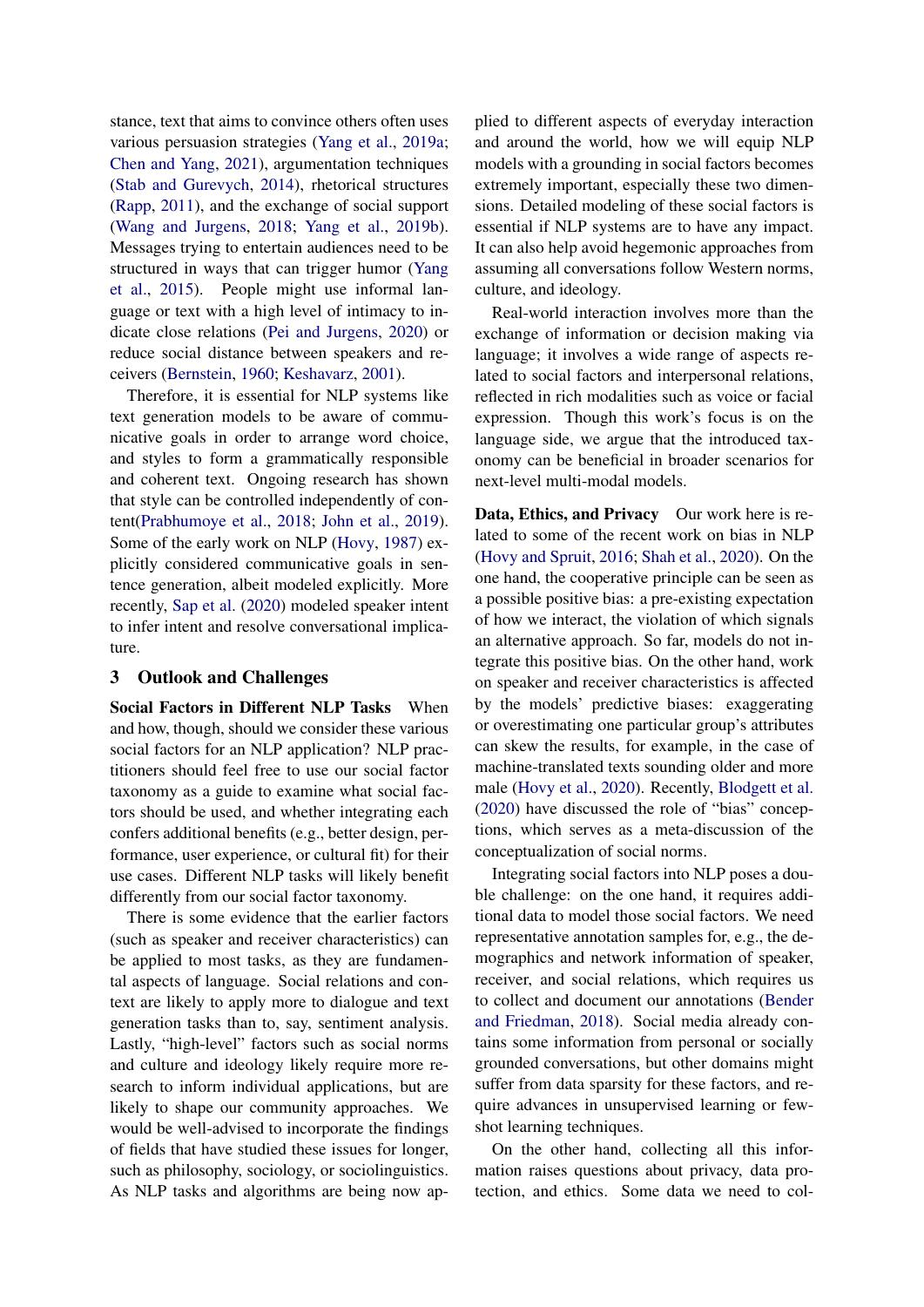lect to work with social factors is personal or protected data, which comes with risks for deanonymization and privacy leaks. Collecting sensitive data (i.e., membership in a protected category) requires the participants' approval and procedures to ensure that this information cannot be connected to them individually. These considerations also pose a challenge to data sharing; even if properly anonymized, data can contain clues as to participants' identity[\(Eckert and Dewes,](#page-10-21) [2017\)](#page-10-21). We will need to strengthen ethical considerations for this emerging direction to guide practice in the field and ensure our models are used in beneficial ways.

Evaluation and Metrics A central question in these efforts is *How do we evaluate whether NLP models have learned the social factors of language, beyond performance improvements?* Current models optimize performance metrics, but these metrics might fail to capture the nuances of NLP systems' understanding when considering social content. Thus, better metrics are needed to measure and visualize such additional benefits introduced by modeling language's social factors. These metrics will become essential to diagnose failure. Failed or improper incorporation of social factors could lead to awkward social consequences. E.g., a system misjudging its social relation to the speaker and being a bit too "chummy", or a conversational agent disrespecting social norms of turn taking and formality. To some extent, such problems might be unavoidable: interacting through language is always a trial-and-error process, even for humans. However, such "errors" become extremely important in high-stakes scenarios, such as inappropriate responses from conversational agents in mental health counseling applications. We need metrics to capture this failure and mechanisms to explain the decision-making process behind socially aware NLP models.

Multi-modal Social Interaction Real-world interaction involves more than the exchange of information or decision making via language; it involves a wide range of aspects related to social factors and interpersonal relations, reflected in rich modalities [\(Simmons et al.,](#page-13-20) [2011\)](#page-13-20) such as images, voice or facial expression. Though this work's focus is on the language side, we argue that the introduced taxonomy can be beneficial in broader scenarios for the next level multi-modal models.

# 4 Conclusion

In this work, we have argued that there are seven social factors of language that impact NLP applications: speaker, receiver characteristics, social relations, context, social norms, culture and ideology, and communicative goals. At present, NLP models often ignore these factors. We have shown that this ignorance limits the kinds of applications we can tackle. It can also can introduce mistakes, ranging from the hilarious to the severe. However, several extant approaches incorporate these social factors, all of them showing substantial improvements in a wide range of applications. By systematically addressing the social aspects of language as a field, we will improve the performances of existing NLP systems, open up new applications, and increase fairness and usability for all users.

## Acknowledgements

This project has partially received funding from the European Research Council (ERC) under the European Union's Horizon 2020 research and innovation program (No. 949944, INTEGRATOR). DY is supported in part by grants from Google and Salesforce. DH is the scientific director of the Data and Marketing Insights Unit at the Bocconi Institute for Data Science and Analysis. We would like to thank Maxwell Forbes, Christoph Purschke, and Maarten Sap for comments on the drafts, as well as the three reviewers who suggested various additions.

## References

- <span id="page-8-0"></span>Gavin Abercrombie and Dirk Hovy. 2016. [Putting sar](https://doi.org/10.18653/v1/P16-3016)[casm detection into context: The effects of class im](https://doi.org/10.18653/v1/P16-3016)[balance and manual labelling on supervised machine](https://doi.org/10.18653/v1/P16-3016) [classification of Twitter conversations.](https://doi.org/10.18653/v1/P16-3016) In *Proceedings of the ACL 2016 Student Research Workshop*, pages 107–113, Berlin, Germany. Association for Computational Linguistics.
- <span id="page-8-3"></span>Nicolas Anastassacos, Stephen Hailes, and Mirco Musolesi. 2020. Partner selection for the emergence of cooperation in multi-agent systems using reinforcement learning. In *AAAI*, pages 7047–7054.
- <span id="page-8-1"></span>Rafael E Banchs and Haizhou Li. 2012. Iris: a chatoriented dialogue system based on the vector space model. In *Proceedings of the ACL 2012 System Demonstrations*, pages 37–42. Association for Computational Linguistics.
- <span id="page-8-2"></span>Justin Basilico and Thomas Hofmann. 2004. Unifying collaborative and content-based filtering. In *Proceedings of the twenty-first international conference on Machine learning*, page 9.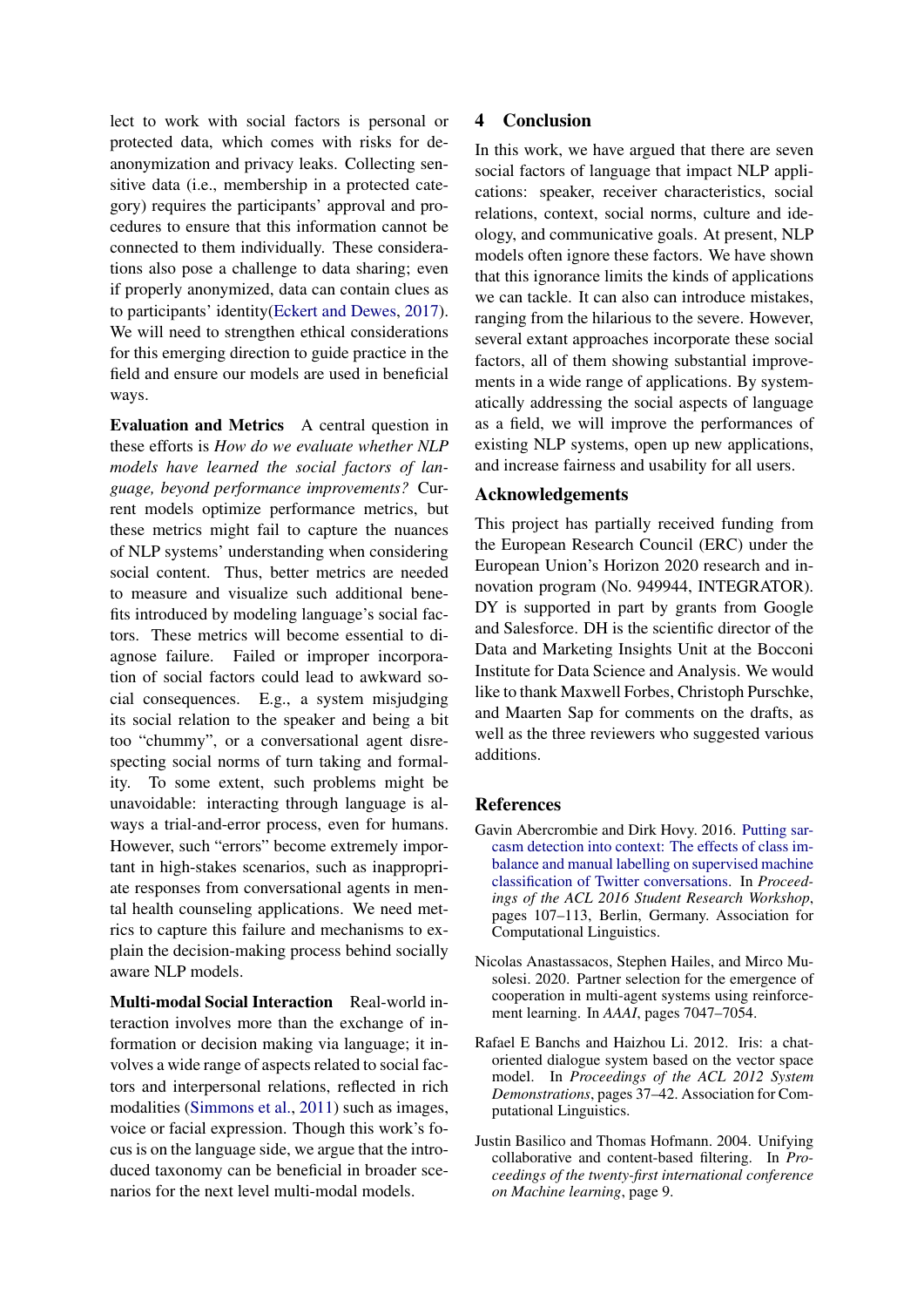- <span id="page-9-17"></span>Emily M Bender and Batya Friedman. 2018. Data Statements for Natural Language Processing: Toward Mitigating System Bias and Enabling Better Science. *Transactions of the Association for Computational Linguistics*, 6:587–604.
- <span id="page-9-2"></span>Emily M. Bender and Alexander Koller. 2020. [Climb](https://doi.org/10.18653/v1/2020.acl-main.463)[ing towards NLU: On meaning, form, and under](https://doi.org/10.18653/v1/2020.acl-main.463)[standing in the age of data.](https://doi.org/10.18653/v1/2020.acl-main.463) In *Proceedings of the 58th Annual Meeting of the Association for Computational Linguistics*, pages 5185–5198, Online. Association for Computational Linguistics.
- <span id="page-9-4"></span>Adrian Benton, Margaret Mitchell, and Dirk Hovy. 2017. [Multitask learning for mental health condi](https://www.aclweb.org/anthology/E17-1015)[tions with limited social media data.](https://www.aclweb.org/anthology/E17-1015) In *Proceedings of the 15th Conference of the European Chapter of the Association for Computational Linguistics: Volume 1, Long Papers*, pages 152–162, Valencia, Spain. Association for Computational Linguistics.
- <span id="page-9-15"></span>Basil Bernstein. 1960. Language and social class. *The British journal of sociology*, 11(3):271–276.
- <span id="page-9-3"></span>Yonatan Bisk, Ari Holtzman, Jesse Thomason, Jacob Andreas, Yoshua Bengio, Joyce Chai, Mirella Lapata, Angeliki Lazaridou, Jonathan May, Aleksandr Nisnevich, Nicolas Pinto, and Joseph Turian. 2020. [Experience grounds language.](https://doi.org/10.18653/v1/2020.emnlp-main.703) In *Proceedings of the 2020 Conference on Empirical Methods in Natural Language Processing (EMNLP)*, pages 8718–8735, Online. Association for Computational Linguistics.
- <span id="page-9-16"></span>Su Lin Blodgett, Solon Barocas, Hal Daumé III, and Hanna Wallach. 2020. [Language \(technology\) is](https://doi.org/10.18653/v1/2020.acl-main.485) [power: A critical survey of "bias" in NLP.](https://doi.org/10.18653/v1/2020.acl-main.485) In *Proceedings of the 58th Annual Meeting of the Association for Computational Linguistics*, pages 5454– 5476, Online. Association for Computational Linguistics.
- <span id="page-9-9"></span>Su Lin Blodgett, Lisa Green, and Brendan O'Connor. 2016. [Demographic dialectal variation in social me](https://doi.org/10.18653/v1/D16-1120)[dia: A case study of African-American English.](https://doi.org/10.18653/v1/D16-1120) In *Proceedings of the 2016 Conference on Empirical Methods in Natural Language Processing*, pages 1119–1130, Austin, Texas. Association for Computational Linguistics.
- <span id="page-9-1"></span>Tom B Brown, Benjamin Mann, Nick Ryder, Melanie Subbiah, Jared Kaplan, Prafulla Dhariwal, Arvind Neelakantan, Pranav Shyam, Girish Sastry, Amanda Askell, et al. 2020. Language models are few-shot learners. *arXiv preprint arXiv:2005.14165*.
- <span id="page-9-11"></span>Ozan Caglayan, Pranava Swaroop Madhyastha, Lucia Specia, and Loïc Barrault. 2019. Probing the need for visual context in multimodal machine translation. In *Proceedings of the 2019 Conference of the North American Chapter of the Association for Computational Linguistics: Human Language Technologies, Volume 1 (Long and Short Papers)*, pages 4159–4170.
- <span id="page-9-6"></span>Amanda Cercas Curry and Verena Rieser. 2018. [#MeToo Alexa: How conversational systems re](https://doi.org/10.18653/v1/W18-0802)[spond to sexual harassment.](https://doi.org/10.18653/v1/W18-0802) In *Proceedings of the Second ACL Workshop on Ethics in Natural Language Processing*, pages 7–14, New Orleans, Louisiana, USA. Association for Computational Linguistics.
- <span id="page-9-5"></span>Amanda Cercas Curry, Judy Robertson, and Verena Rieser. 2020. [Conversational assistants and gender](https://www.aclweb.org/anthology/2020.gebnlp-1.7) [stereotypes: Public perceptions and desiderata for](https://www.aclweb.org/anthology/2020.gebnlp-1.7) [voice personas.](https://www.aclweb.org/anthology/2020.gebnlp-1.7) In *Proceedings of the Second Workshop on Gender Bias in Natural Language Processing*, pages 72–78, Barcelona, Spain (Online). Association for Computational Linguistics.
- <span id="page-9-12"></span>Eshwar Chandrasekharan, Mattia Samory, Shagun Jhaver, Hunter Charvat, Amy Bruckman, Cliff Lampe, Jacob Eisenstein, and Eric Gilbert. 2018. The internet's hidden rules: An empirical study of reddit norm violations at micro, meso, and macro scales. *Proceedings of the ACM on Human-Computer Interaction*, 2(CSCW):1–25.
- <span id="page-9-14"></span>Jiaao Chen and Diyi Yang. 2021. Weakly-supervised hierarchical models for predicting persuasive strategies in good-faith textual requests. *AAAI*.
- <span id="page-9-0"></span>Herbert H. Clark and Michael F. Schober. 1992. Asking questions and influencing answers. *Questions about Questions: Inquiries into the Cognitive Bases of Surveys*, pages 15–48.
- <span id="page-9-10"></span>Ronan Collobert, Jason Weston, Léon Bottou, Michael Karlen, Koray Kavukcuoglu, and Pavel Kuksa. 2011. Natural language processing (almost) from scratch. *Journal of machine learning research*, 12(ARTICLE):2493–2537.
- <span id="page-9-7"></span>Cristian Danescu-Niculescu-Mizil, Moritz Sudhof, Dan Jurafsky, Jure Leskovec, and Christopher Potts. 2013a. [A computational approach to politeness with](https://www.aclweb.org/anthology/P13-1025) [application to social factors.](https://www.aclweb.org/anthology/P13-1025) In *Proceedings of the 51st Annual Meeting of the Association for Computational Linguistics (Volume 1: Long Papers)*, pages 250–259, Sofia, Bulgaria. Association for Computational Linguistics.
- <span id="page-9-13"></span>Cristian Danescu-Niculescu-Mizil, Robert West, Dan Jurafsky, Jure Leskovec, and Christopher Potts. 2013b. No country for old members: User lifecycle and linguistic change in online communities. In *Proceedings of the 22nd international conference on World Wide Web*, pages 307–318.
- <span id="page-9-8"></span>Marco Del Tredici, Diego Marcheggiani, Sabine Schulte im Walde, and Raquel Fernández. 2019. You shall know a user by the company it keeps: Dynamic representations for social media users in nlp. In *Proceedings of the 2019 Conference on Empirical Methods in Natural Language Processing and the 9th International Joint Conference on Natural Language Processing (EMNLP-IJCNLP)*, pages 4701–4711.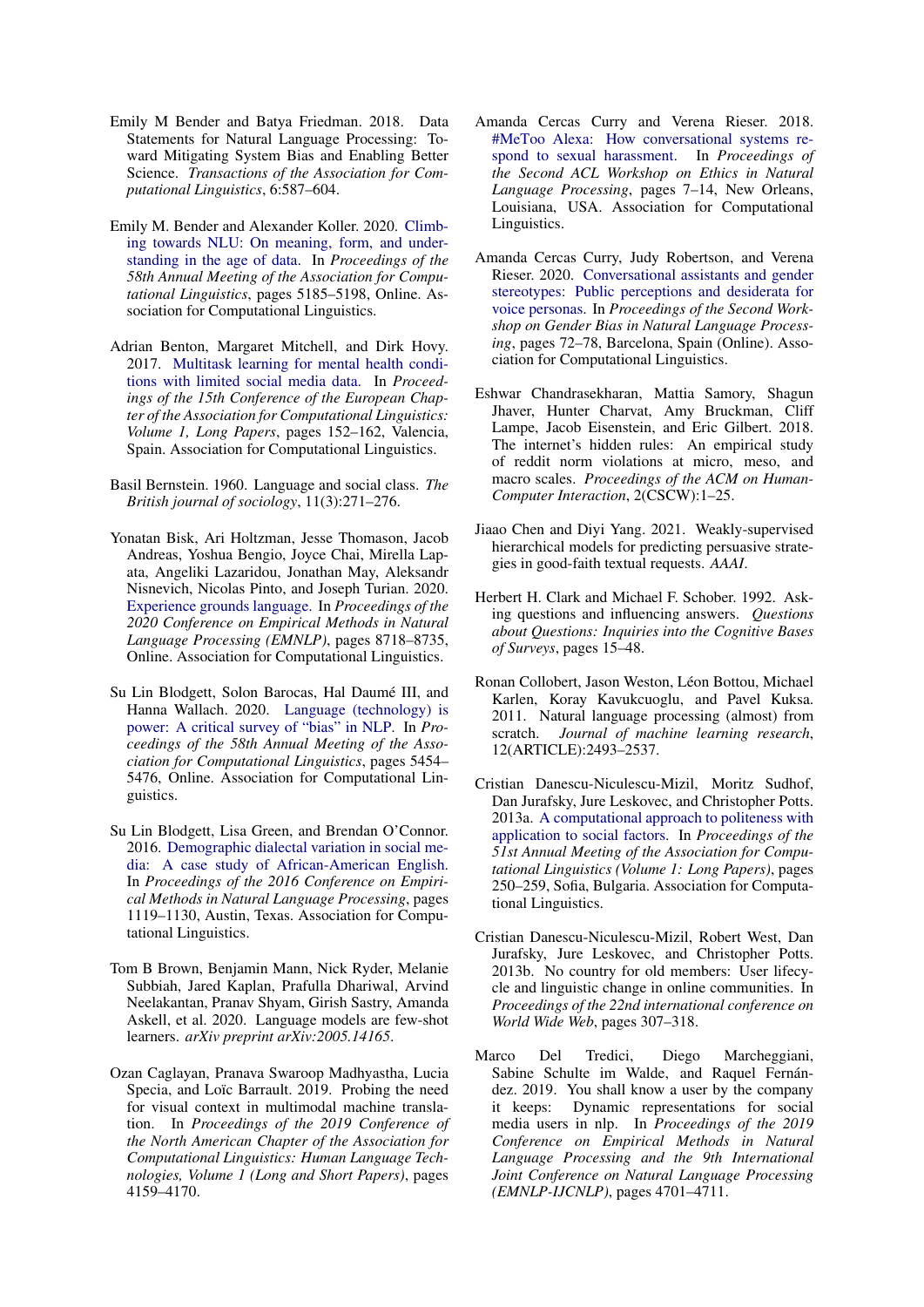- <span id="page-10-0"></span>Jacob Devlin, Ming-Wei Chang, Kenton Lee, and Kristina Toutanova. 2019. [BERT: Pre-training of](https://doi.org/10.18653/v1/N19-1423) [deep bidirectional transformers for language under](https://doi.org/10.18653/v1/N19-1423)[standing.](https://doi.org/10.18653/v1/N19-1423) In *Proceedings of the 2019 Conference of the North American Chapter of the Association for Computational Linguistics: Human Language Technologies, Volume 1 (Long and Short Papers)*, pages 4171–4186, Minneapolis, Minnesota. Association for Computational Linguistics.
- <span id="page-10-13"></span>Emily Dinan, Angela Fan, Ledell Wu, Jason Weston, Douwe Kiela, and Adina Williams. 2020. [Multi](https://www.aclweb.org/anthology/2020.emnlp-main.23)[dimensional gender bias classification.](https://www.aclweb.org/anthology/2020.emnlp-main.23) In *Proceedings of the 2020 Conference on Empirical Methods in Natural Language Processing (EMNLP)*, pages 314–331, Online. Association for Computational Linguistics.
- <span id="page-10-14"></span>Rachel Dorn. 2019. [Dialect-specific models for auto](https://doi.org/10.26615/issn.2603-2821.2019_003)[matic speech recognition of African American Ver](https://doi.org/10.26615/issn.2603-2821.2019_003)[nacular English.](https://doi.org/10.26615/issn.2603-2821.2019_003) In *Proceedings of the Student Research Workshop Associated with RANLP 2019*, pages 16–20, Varna, Bulgaria. INCOMA Ltd.
- <span id="page-10-1"></span>Penelope Eckert. 2012. Three waves of variation study: The emergence of meaning in the study of sociolinguistic variation. *Annual review of Anthropology*, 41:87–100.
- <span id="page-10-21"></span>Svea Eckert and Andreas Dewes. 2017. Dark data. *Presentation at DEFCON*, 25.
- <span id="page-10-7"></span>Marcello Federico. 1996. Bayesian estimation methods for n-gram language model adaptation. In *Proceeding of Fourth International Conference on Spoken Language Processing. ICSLP'96*, volume 1, pages 240–243. IEEE.
- <span id="page-10-15"></span>Ernst Fehr and Urs Fischbacher. 2004. Social norms and human cooperation. *Trends in cognitive sciences*, 8(4):185–190.
- <span id="page-10-11"></span>Charles J Fillmore. 1982. Frame semantics. In *Linguistics in the morning calm*, pages 111–137.
- <span id="page-10-3"></span>Lucie Flek. 2020. [Returning the N to NLP: Towards](https://doi.org/10.18653/v1/2020.acl-main.700) [contextually personalized classification models.](https://doi.org/10.18653/v1/2020.acl-main.700) In *Proceedings of the 58th Annual Meeting of the Association for Computational Linguistics*, pages 7828– 7838, Online. Association for Computational Linguistics.
- <span id="page-10-16"></span>Maxwell Forbes, Jena D. Hwang, Vered Shwartz, Maarten Sap, and Yejin Choi. 2020. [Social chem](https://www.aclweb.org/anthology/2020.emnlp-main.48)[istry 101: Learning to reason about social and moral](https://www.aclweb.org/anthology/2020.emnlp-main.48) [norms.](https://www.aclweb.org/anthology/2020.emnlp-main.48) In *Proceedings of the 2020 Conference on Empirical Methods in Natural Language Processing (EMNLP)*, pages 653–670, Online. Association for Computational Linguistics.
- <span id="page-10-12"></span>Tommaso Fornaciari and Dirk Hovy. 2019. [Dense node](https://doi.org/10.18653/v1/D19-5529) [representation for geolocation.](https://doi.org/10.18653/v1/D19-5529) In *Proceedings of the 5th Workshop on Noisy User-generated Text (W-NUT 2019)*, pages 224–230, Hong Kong, China. Association for Computational Linguistics.
- <span id="page-10-10"></span>Liye Fu, Susan Fussell, and Cristian Danescu-Niculescu-Mizil. 2020. [Facilitating the communi](https://www.aclweb.org/anthology/2020.emnlp-main.416)[cation of politeness through fine-grained paraphras](https://www.aclweb.org/anthology/2020.emnlp-main.416)[ing.](https://www.aclweb.org/anthology/2020.emnlp-main.416) In *Proceedings of the 2020 Conference on Empirical Methods in Natural Language Processing (EMNLP)*, pages 5127–5140, Online. Association for Computational Linguistics.
- <span id="page-10-17"></span>Fengping Gao. 2005. Japanese: A heavily cultureladen language. *Journal of Intercultural Communication*, 10:1404–1634.
- <span id="page-10-19"></span>Nikhil Garg, Londa Schiebinger, Dan Jurafsky, and James Zou. 2018. Word embeddings quantify 100 years of gender and ethnic stereotypes. *Proceedings of the National Academy of Sciences*, 115(16):E3635–E3644.
- <span id="page-10-18"></span>Malcolm Gladwell. 2008. *Outliers: The story of success*. Little, Brown.
- <span id="page-10-20"></span>Hila Gonen and Yoav Goldberg. 2019. [Lipstick on a](https://doi.org/10.18653/v1/N19-1061) [pig: Debiasing methods cover up systematic gender](https://doi.org/10.18653/v1/N19-1061) [biases in word embeddings but do not remove them.](https://doi.org/10.18653/v1/N19-1061) In *Proceedings of the 2019 Conference of the North American Chapter of the Association for Computational Linguistics: Human Language Technologies, Volume 1 (Long and Short Papers)*, pages 609–614.
- <span id="page-10-5"></span>Herbert P Grice. 1975. Logic and conversation. In *Speech acts*, pages 41–58. Brill.
- <span id="page-10-4"></span>Michael Alexander Kirkwood Halliday and Christian MIM Matthiessen. 2013. *Halliday's introduction to functional grammar*. Routledge.
- <span id="page-10-8"></span>Dirk Hovy. 2015. [Demographic factors improve clas](https://doi.org/10.3115/v1/P15-1073)[sification performance.](https://doi.org/10.3115/v1/P15-1073) In *Proceedings of the 53rd Annual Meeting of the Association for Computational Linguistics and the 7th International Joint Conference on Natural Language Processing (Volume 1: Long Papers)*, pages 752–762, Beijing, China. Association for Computational Linguistics.
- <span id="page-10-9"></span>Dirk Hovy. 2016. The Enemy in Your Own Camp: How Well Can We Detect Statistically-Generated Fake Reviews–An Adversarial Study. In *Proceedings of the 54th Annual Meeting of the Association for Computational Linguistics*. Association for Computational Linguistics.
- <span id="page-10-2"></span>Dirk Hovy. 2018. [The social and the neural network:](https://doi.org/10.18653/v1/W18-1106) [How to make natural language processing about](https://doi.org/10.18653/v1/W18-1106) [people again.](https://doi.org/10.18653/v1/W18-1106) In *Proceedings of the Second Workshop on Computational Modeling of People's Opinions, Personality, and Emotions in Social Media*, pages 42–49, New Orleans, Louisiana, USA. Association for Computational Linguistics.
- <span id="page-10-6"></span>Dirk Hovy, Federico Bianchi, and Tommaso Fornaciari. 2020. "you sound just like your father" commercial machine translation systems include stylistic biases. In *Proceedings of the 58th Annual Meeting of the Association for Computational Linguistics*, pages 1686–1690.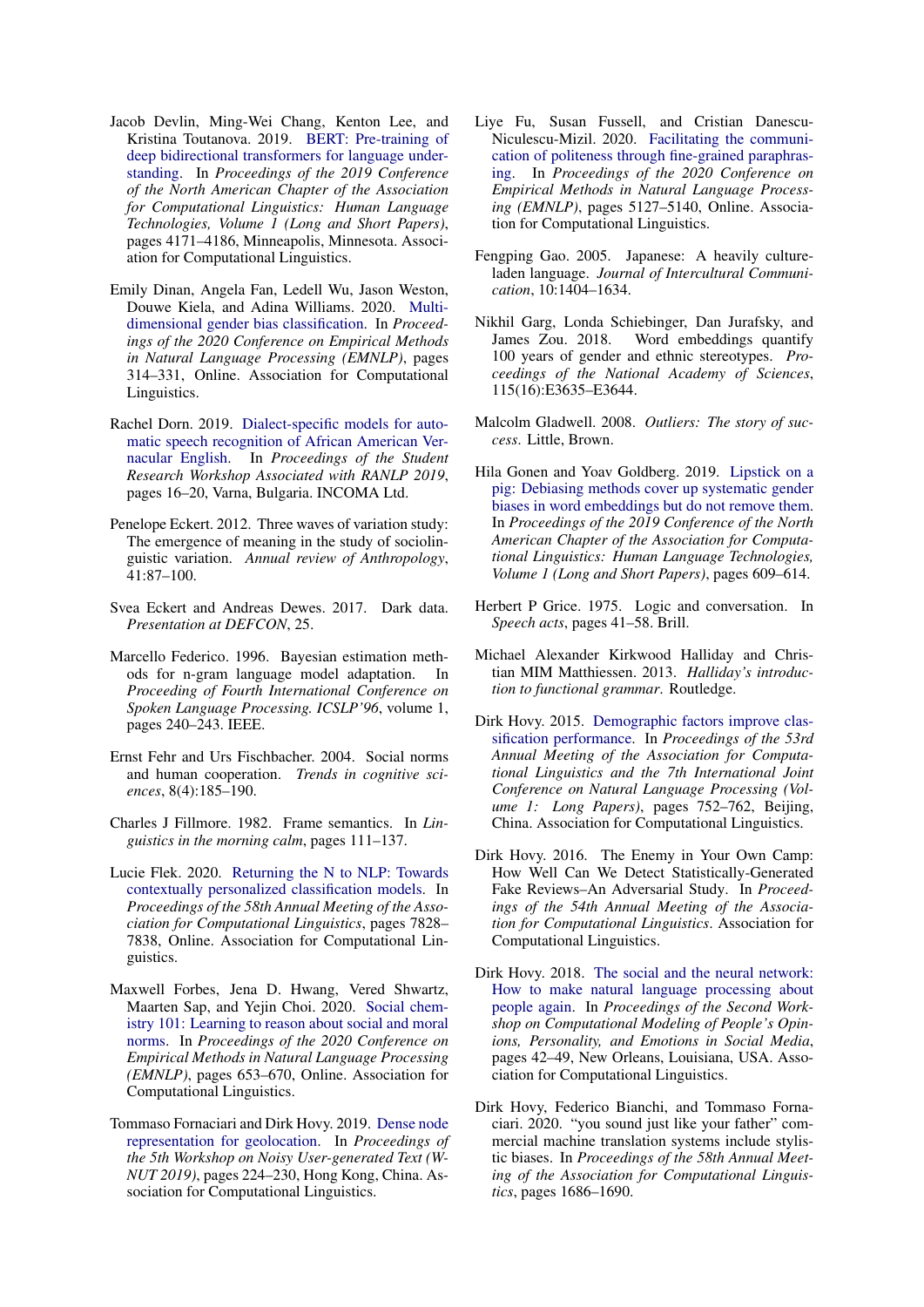- <span id="page-11-11"></span>Dirk Hovy and Christoph Purschke. 2018. [Capturing](https://doi.org/10.18653/v1/D18-1469) [regional variation with distributed place representa](https://doi.org/10.18653/v1/D18-1469)[tions and geographic retrofitting.](https://doi.org/10.18653/v1/D18-1469) In *Proceedings of the 2018 Conference on Empirical Methods in Natural Language Processing*, pages 4383–4394, Brussels, Belgium. Association for Computational Linguistics.
- <span id="page-11-16"></span>Dirk Hovy and Shannon L Spruit. 2016. The social impact of natural language processing. In *Proceedings of the 54th Annual Meeting of the Association for Computational Linguistics (Volume 2: Short Papers)*, volume 2, pages 591–598.
- <span id="page-11-20"></span>Eduard Hovy. 1987. Generating natural language under pragmatic constraints. *Journal of Pragmatics*, 11(6):689–719.
- <span id="page-11-7"></span>Dell Hymes. 1972. On communicative competence. *sociolinguistics*, 269293:269–293.
- <span id="page-11-9"></span>Mohit Iyyer, Anupam Guha, Snigdha Chaturvedi, Jordan Boyd-Graber, and Hal Daumé III. 2016. Feuding families and former friends: Unsupervised learning for dynamic fictional relationships. In *Proceedings of the 2016 Conference of the North American Chapter of the Association for Computational Linguistics: Human Language Technologies*, pages 1534–1544.
- <span id="page-11-19"></span>Vineet John, Lili Mou, Hareesh Bahuleyan, and Olga Vechtomova. 2019. [Disentangled representation](https://doi.org/10.18653/v1/P19-1041) [learning for non-parallel text style transfer.](https://doi.org/10.18653/v1/P19-1041) In *Proceedings of the 57th Annual Meeting of the Association for Computational Linguistics*, pages 424–434, Florence, Italy. Association for Computational Linguistics.
- <span id="page-11-0"></span>Ruth Jones and Ann Irvine. 2013. [The \(un\)faithful ma](https://www.aclweb.org/anthology/W13-2713)[chine translator.](https://www.aclweb.org/anthology/W13-2713) In *Proceedings of the 7th Workshop on Language Technology for Cultural Heritage, Social Sciences, and Humanities*, pages 96–101, Sofia, Bulgaria. Association for Computational Linguistics.
- <span id="page-11-12"></span>Anna Jørgensen, Dirk Hovy, and Anders Søgaard. 2016. [Learning a POS tagger for AAVE-like lan](https://doi.org/10.18653/v1/N16-1130)[guage.](https://doi.org/10.18653/v1/N16-1130) In *Proceedings of the 2016 Conference of the North American Chapter of the Association for Computational Linguistics: Human Language Technologies*, pages 1115–1120, San Diego, California. Association for Computational Linguistics.
- <span id="page-11-17"></span>Pratik Joshi, Sebastin Santy, Amar Budhiraja, Kalika Bali, and Monojit Choudhury. 2020. [The state and](https://doi.org/10.18653/v1/2020.acl-main.560) [fate of linguistic diversity and inclusion in the NLP](https://doi.org/10.18653/v1/2020.acl-main.560) [world.](https://doi.org/10.18653/v1/2020.acl-main.560) In *Proceedings of the 58th Annual Meeting of the Association for Computational Linguistics*, pages 6282–6293, Online. Association for Computational Linguistics.
- <span id="page-11-1"></span>Prathyusha Jwalapuram. 2017. [Evaluating dialogs](https://doi.org/10.26615/issn.1314-9156.2017_003) [based on Grice's maxims.](https://doi.org/10.26615/issn.1314-9156.2017_003) In *Proceedings of the Student Research Workshop Associated with RANLP 2017*, pages 17–24, Varna. INCOMA Ltd.
- <span id="page-11-14"></span>Dániel Z Kádár and Sara Mills. 2011. *Politeness in East Asia*. Cambridge University Press.
- <span id="page-11-18"></span>Mohammad Hossein Keshavarz. 2001. The role of social context, intimacy, and distance in the choice of forms of address. *International journal of the sociology of language*, 2001(148):5–18.
- <span id="page-11-6"></span>Sung-wan Kim and HyoJung Lee. 2017. A study on machine translation outputs: Korean to english translation of embedded sentences. 22(4):123–147.
- <span id="page-11-15"></span>Austin C Kozlowski, Matt Taddy, and James A Evans. 2018. The geometry of culture: Analyzing meaning through word embeddings. *arXiv preprint arXiv:1803.09288*.
- <span id="page-11-8"></span>Vinodh Krishnan and Jacob Eisenstein. 2015. ["You're](https://doi.org/10.3115/v1/N15-1185) [mr. Lebowski, I'm the Dude": Inducing address](https://doi.org/10.3115/v1/N15-1185) [term formality in signed social networks.](https://doi.org/10.3115/v1/N15-1185) In *Proceedings of the 2015 Conference of the North American Chapter of the Association for Computational Linguistics: Human Language Technologies*, pages 1616–1626, Denver, Colorado. Association for Computational Linguistics.
- <span id="page-11-10"></span>William Labov. 1972. *Sociolinguistic patterns*. University of Pennsylvania Press.
- <span id="page-11-13"></span>Angeliki Lazaridou, Nghia The Pham, and Marco Baroni. 2015. [Combining language and vision with a](https://doi.org/10.3115/v1/N15-1016) [multimodal skip-gram model.](https://doi.org/10.3115/v1/N15-1016) In *Proceedings of the 2015 Conference of the North American Chapter of the Association for Computational Linguistics: Human Language Technologies*, pages 153–163, Denver, Colorado. Association for Computational Linguistics.
- <span id="page-11-2"></span>Jiwei Li, Michel Galley, Chris Brockett, Georgios Spithourakis, Jianfeng Gao, and Bill Dolan. 2016. A persona-based neural conversation model. In *Proceedings of the 54th Annual Meeting of the Association for Computational Linguistics (Volume 1: Long Papers)*, pages 994–1003.
- <span id="page-11-4"></span>Yitong Li, Timothy Baldwin, and Trevor Cohn. 2018. [Towards robust and privacy-preserving text repre](https://doi.org/10.18653/v1/P18-2005)[sentations.](https://doi.org/10.18653/v1/P18-2005) In *Proceedings of the 56th Annual Meeting of the Association for Computational Linguistics (Volume 2: Short Papers)*, pages 25–30, Melbourne, Australia. Association for Computational Linguistics.
- <span id="page-11-5"></span>Eden Litt. 2012. Knock, knock. who's there? the imagined audience. *Journal of broadcasting & electronic media*, 56(3):330–345.
- <span id="page-11-3"></span>Veronica Lynn, Youngseo Son, Vivek Kulkarni, Niranjan Balasubramanian, and H. Andrew Schwartz. 2017. [Human centered NLP with user-factor adap](https://doi.org/10.18653/v1/D17-1119)[tation.](https://doi.org/10.18653/v1/D17-1119) In *Proceedings of the 2017 Conference on Empirical Methods in Natural Language Processing*, pages 1146–1155, Copenhagen, Denmark. Association for Computational Linguistics.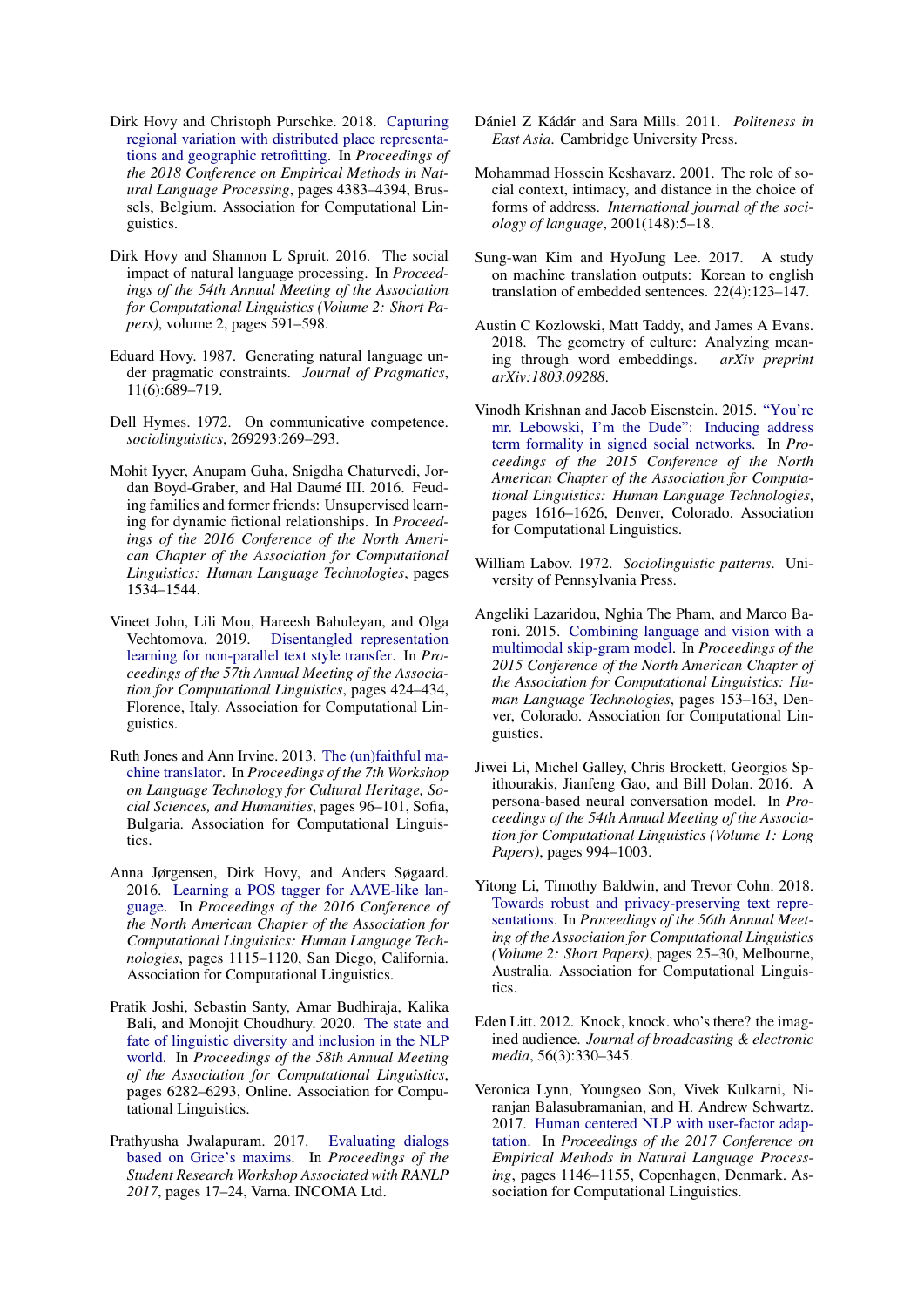- <span id="page-12-15"></span>Aman Madaan, Amrith Setlur, Tanmay Parekh, Barnabas Poczos, Graham Neubig, Yiming Yang, Ruslan Salakhutdinov, Alan W Black, and Shrimai Prabhumoye. 2020. [Politeness transfer: A tag and gener](https://doi.org/10.18653/v1/2020.acl-main.169)[ate approach.](https://doi.org/10.18653/v1/2020.acl-main.169) In *Proceedings of the 58th Annual Meeting of the Association for Computational Linguistics*, pages 1869–1881, Online. Association for Computational Linguistics.
- <span id="page-12-0"></span>Christopher D Manning. 2015. Computational linguistics and deep learning. *Computational Linguistics*, 41(4):701–707.
- <span id="page-12-3"></span>Evgeny Matusov. 2019. [The challenges of using neural](https://www.aclweb.org/anthology/W19-7302) [machine translation for literature.](https://www.aclweb.org/anthology/W19-7302) In *Proceedings of the Qualities of Literary Machine Translation*, pages 10–19, Dublin, Ireland. European Association for Machine Translation.
- <span id="page-12-2"></span>Shachar Mirkin and Jean-Luc Meunier. 2015. Personalized machine translation: Predicting translational preferences. In *Proceedings of the 2015 Conference on Empirical Methods in Natural Language Processing*, pages 2019–2025.
- <span id="page-12-4"></span>Dong Nguyen, A. Seza Dogruöz, Carolyn P. Rosé, and ˘ Franciska de Jong. 2016. [Survey: Computational](https://doi.org/10.1162/COLI_a_00258) [sociolinguistics: A Survey.](https://doi.org/10.1162/COLI_a_00258) *Computational Linguistics*, 42(3):537–593.
- <span id="page-12-8"></span>Debora Nozza, Federico Bianchi, and Dirk Hovy. 2021. HONEST: Measuring hurtful sentence completion in language models. In *Proceedings of the 2021 Conference of the North American Chapter of the Association for Computational Linguistics*, Minneapolis, Minnesota. Association for Computational Linguistics.
- <span id="page-12-17"></span>Jiaxin Pei and David Jurgens. 2020. Quantifying intimacy in language. In *Proceedings of the 2020 Conference on Empirical Methods in Natural Language Processing (EMNLP)*, pages 5307–5326.
- <span id="page-12-12"></span>Vinodkumar Prabhakaran, Owen Rambow, and Mona Diab. 2012. Predicting overt display of power in written dialogs. In *Proceedings of the 2012 Conference of the North American Chapter of the Association for Computational Linguistics: Human Language Technologies*, pages 518–522. Association for Computational Linguistics.
- <span id="page-12-18"></span>Shrimai Prabhumoye, Yulia Tsvetkov, Ruslan Salakhutdinov, and Alan W Black. 2018. [Style](https://doi.org/10.18653/v1/P18-1080) [transfer through back-translation.](https://doi.org/10.18653/v1/P18-1080) In *Proceedings of the 56th Annual Meeting of the Association for Computational Linguistics (Volume 1: Long Papers)*, pages 866–876, Melbourne, Australia. Association for Computational Linguistics.
- <span id="page-12-5"></span>Mohammed R. H. Qwaider, Abed Alhakim Freihat, and Fausto Giunchiglia. 2017. [TrentoTeam at](https://doi.org/10.18653/v1/S17-2043) [SemEval-2017 task 3: An application of Grice max](https://doi.org/10.18653/v1/S17-2043)[ims in ranking community question answers.](https://doi.org/10.18653/v1/S17-2043) In *Proceedings of the 11th International Workshop on*

*Semantic Evaluation (SemEval-2017)*, pages 271– 274, Vancouver, Canada. Association for Computational Linguistics.

- <span id="page-12-13"></span>Bahar Radfar, Karthik Shivaram, and Aron Culotta. 2020. Characterizing variation in toxic language by social context. In *Proceedings of the International AAAI Conference on Web and Social Media*, volume 14, pages 959–963.
- <span id="page-12-1"></span>Alec Radford, Jeffrey Wu, Rewon Child, David Luan, Dario Amodei, and Ilya Sutskever. 2019. Language models are unsupervised multitask learners. *OpenAI Blog*, 1(8):9.
- <span id="page-12-14"></span>Afshin Rahimi, Trevor Cohn, and Timothy Baldwin. 2018. [Semi-supervised user geolocation via graph](https://doi.org/10.18653/v1/P18-1187) [convolutional networks.](https://doi.org/10.18653/v1/P18-1187) In *Proceedings of the 56th Annual Meeting of the Association for Computational Linguistics (Volume 1: Long Papers)*, pages 2009–2019, Melbourne, Australia. Association for Computational Linguistics.
- <span id="page-12-16"></span>Christof Rapp. 2011. Aristotle's rhetoric. *Stanford Encyclopedia of Philosophy*.
- <span id="page-12-10"></span>Farzana Rashid and Eduardo Blanco. 2017. Dimensions of interpersonal relationships: Corpus and experiments. In *Proceedings of the 2017 Conference on Empirical Methods in Natural Language Processing*, pages 2307–2316.
- <span id="page-12-11"></span>Farzana Rashid, Tommaso Fornaciari, Dirk Hovy, Eduardo Blanco, and Fernando Vega-Redondo. 2020. [Helpful or hierarchical? predicting the communica](https://doi.org/10.18653/v1/2020.acl-main.468)[tive strategies of chat participants, and their im](https://doi.org/10.18653/v1/2020.acl-main.468)[pact on success.](https://doi.org/10.18653/v1/2020.acl-main.468) In *Findings of the Association for Computational Linguistics: Conference on Empirical Methods in Natural Language Processing (EMNLP)*, pages 5248–5264, Online. Association for Computational Linguistics.
- <span id="page-12-7"></span>Hannah Rashkin, Sameer Singh, and Yejin Choi. 2016. [Connotation frames: A data-driven investigation.](https://doi.org/10.18653/v1/P16-1030) In *Proceedings of the 54th Annual Meeting of the Association for Computational Linguistics (Volume 1: Long Papers)*, pages 311–321, Berlin, Germany. Association for Computational Linguistics.
- <span id="page-12-6"></span>Alan Ritter, Colin Cherry, and William B. Dolan. 2011. [Data-driven response generation in social media.](https://www.aclweb.org/anthology/D11-1054) In *Proceedings of the 2011 Conference on Empirical Methods in Natural Language Processing*, pages 583–593, Edinburgh, Scotland, UK. Association for Computational Linguistics.
- <span id="page-12-9"></span>Maarten Sap, Dallas Card, Saadia Gabriel, Yejin Choi, and Noah A Smith. 2019a. The risk of racial bias in hate speech detection. In *Proceedings of the 57th Annual Meeting of the Association for Computational Linguistics*, pages 1668–1678.
- <span id="page-12-19"></span>Maarten Sap, Saadia Gabriel, Lianhui Qin, Dan Jurafsky, Noah A. Smith, and Yejin Choi. 2020. [Social](https://doi.org/10.18653/v1/2020.acl-main.486) [bias frames: Reasoning about social and power im](https://doi.org/10.18653/v1/2020.acl-main.486)[plications of language.](https://doi.org/10.18653/v1/2020.acl-main.486) In *Proceedings of the 58th*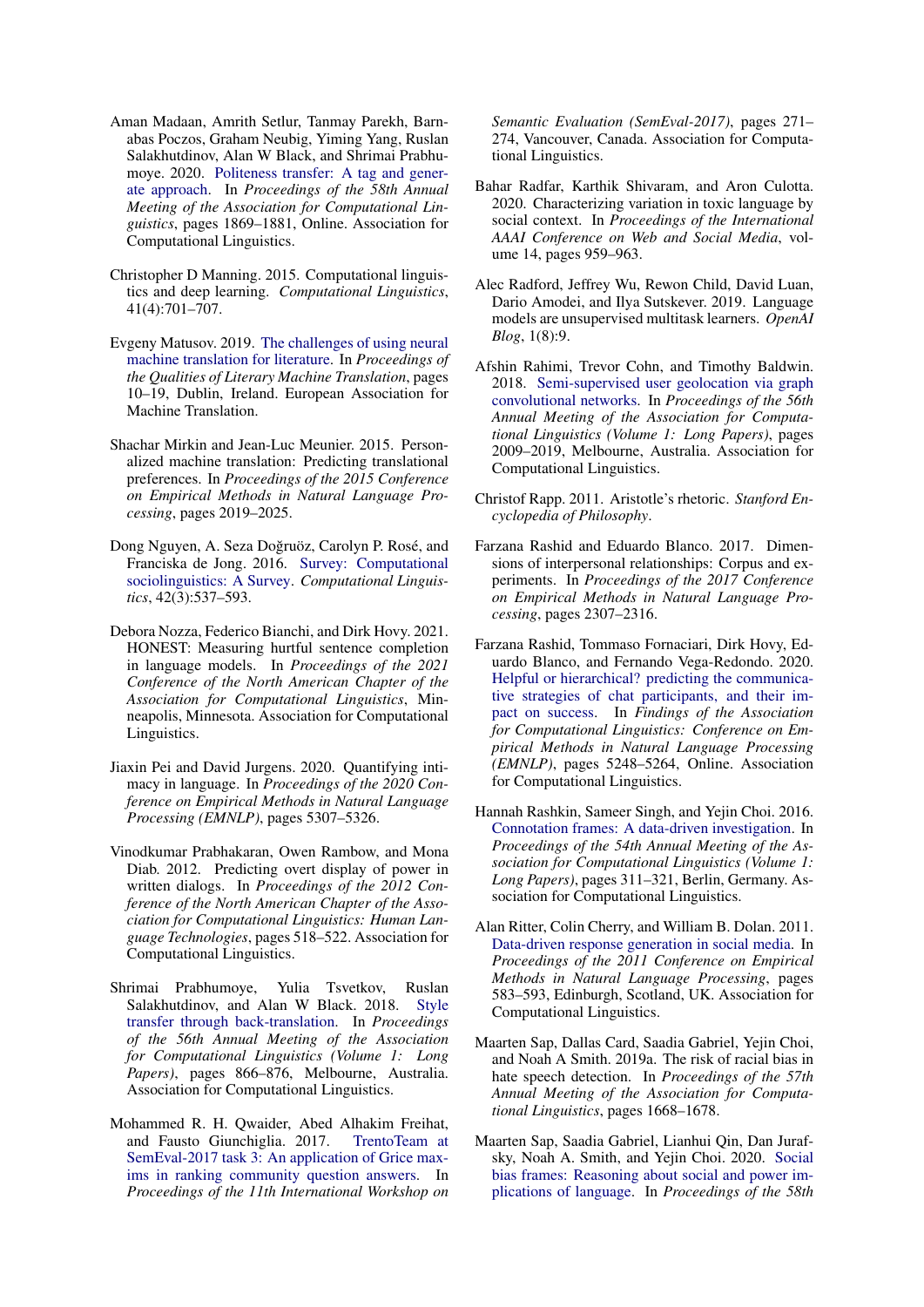*Annual Meeting of the Association for Computational Linguistics*, pages 5477–5490, Online. Association for Computational Linguistics.

- <span id="page-13-15"></span>Maarten Sap, Hannah Rashkin, Derek Chen, Ronan Le Bras, and Yejin Choi. 2019b. Social iqa: Commonsense reasoning about social interactions. In *Proceedings of the 2019 Conference on Empirical Methods in Natural Language Processing and the 9th International Joint Conference on Natural Language Processing (EMNLP-IJCNLP)*, pages 4453– 4463.
- <span id="page-13-12"></span>Roger C Schank and Robert P Abelson. 1975. Scripts, plans, and knowledge. In *IJCAI*, volume 75, pages 151–157.
- <span id="page-13-3"></span>Iulian V Serban, Alessandro Sordoni, Yoshua Bengio, Aaron Courville, and Joelle Pineau. 2016. Building end-to-end dialogue systems using generative hierarchical neural network models. In *Thirtieth AAAI Conference on Artificial Intelligence*.
- <span id="page-13-19"></span>Deven Santosh Shah, H. Andrew Schwartz, and Dirk Hovy. 2020. [Predictive biases in natural language](https://doi.org/10.18653/v1/2020.acl-main.468) [processing models: A conceptual framework and](https://doi.org/10.18653/v1/2020.acl-main.468) [overview.](https://doi.org/10.18653/v1/2020.acl-main.468) In *Proceedings of the 58th Annual Meeting of the Association for Computational Linguistics*, pages 5248–5264, Online. Association for Computational Linguistics.
- <span id="page-13-8"></span>Xuehua Shen, Bin Tan, and ChengXiang Zhai. 2005. Implicit user modeling for personalized search. In *Proceedings of the 14th ACM international conference on Information and knowledge management*, pages 824–831.
- <span id="page-13-2"></span>Yelong Shen, Xiaodong He, Jianfeng Gao, Li Deng, and Grégoire Mesnil. 2014. Learning semantic representations using convolutional neural networks for web search. In *Proceedings of the 23rd international conference on world wide web*, pages 373– 374.
- <span id="page-13-16"></span>Emily Sheng, Kai-Wei Chang, Prem Natarajan, and The woman worked as a babysitter: On biases in language generation. In *Proceedings of the 2019 Conference on Empirical Methods in Natural Language Processing and the 9th International Joint Conference on Natural Language Processing (EMNLP-IJCNLP)*, pages 3398– 3403.
- <span id="page-13-6"></span>Michael Silverstein. 2003. Indexical order and the dialectics of sociolinguistic life. *Language & communication*, 23(3-4):193–229.
- <span id="page-13-20"></span>Matthew Simmons, Lada Adamic, and Eytan Adar. 2011. Memes online: Extracted, subtracted, injected, and recollected. In *Proceedings of the International AAAI Conference on Web and Social Media*, volume 5.
- <span id="page-13-17"></span>Christian Stab and Iryna Gurevych. 2014. Identifying argumentative discourse structures in persuasive essays. In *Proceedings of the 2014 Conference on*

*Empirical Methods in Natural Language Processing (EMNLP)*, pages 46–56.

- <span id="page-13-13"></span>Gabriel Stanovsky, Noah A. Smith, and Luke Zettlemoyer. 2019. [Evaluating gender bias in machine](https://doi.org/10.18653/v1/P19-1164) [translation.](https://doi.org/10.18653/v1/P19-1164) In *Proceedings of the 57th Annual Meeting of the Association for Computational Linguistics*, pages 1679–1684, Florence, Italy. Association for Computational Linguistics.
- <span id="page-13-11"></span>Peter Trudgill. 2000. *Sociolinguistics: An introduction to language and society*. Penguin UK.
- <span id="page-13-0"></span>Amos Tversky and Daniel Kahneman. 1973. Availability: A heuristic for judging frequency and probability. *Cognitive psychology*, 5(2):207–232.
- <span id="page-13-4"></span>Eva Vanmassenhove, Dimitar Shterionov, and Andy Way. 2019. [Lost in translation: Loss and decay of](https://www.aclweb.org/anthology/W19-6622) [linguistic richness in machine translation.](https://www.aclweb.org/anthology/W19-6622) In *Proceedings of Machine Translation Summit XVII Volume 1: Research Track*, pages 222–232, Dublin, Ireland. European Association for Machine Translation.
- <span id="page-13-9"></span>Svitlana Volkova, Theresa Wilson, and David Yarowsky. 2013. Exploring demographic language variations to improve multilingual sentiment analysis in social media. In *Proceedings of the 2013 Conference on Empirical Methods in Natural Language Processing*, pages 1815–1827.
- <span id="page-13-14"></span>Byron C. Wallace, Do Kook Choe, Laura Kertz, and Eugene Charniak. 2014. [Humans require context to](https://doi.org/10.3115/v1/P14-2084) [infer ironic intent \(so computers probably do, too\).](https://doi.org/10.3115/v1/P14-2084) In *Proceedings of the 52nd Annual Meeting of the Association for Computational Linguistics (Volume 2: Short Papers)*, pages 512–516, Baltimore, Maryland. Association for Computational Linguistics.
- <span id="page-13-18"></span>Zijian Wang and David Jurgens. 2018. It's going to be okay: Measuring access to support in online communities. In *Proceedings of the 2018 Conference on Empirical Methods in Natural Language Processing*, pages 33–45.
- <span id="page-13-10"></span>William Warner and Julia Hirschberg. 2012. [Detecting](https://www.aclweb.org/anthology/W12-2103) [hate speech on the world wide web.](https://www.aclweb.org/anthology/W12-2103) In *Proceedings of the Second Workshop on Language in Social Media*, pages 19–26, Montréal, Canada. Association for Computational Linguistics.
- <span id="page-13-7"></span>Bolin Wei, Shuai Lu, Lili Mou, Hao Zhou, Pascal Poupart, Ge Li, and Zhi Jin. 2017. [Why do neu](http://arxiv.org/abs/1712.02250)[ral dialog systems generate short and meaningless](http://arxiv.org/abs/1712.02250) [replies? A comparison between dialog and transla](http://arxiv.org/abs/1712.02250)[tion.](http://arxiv.org/abs/1712.02250) *CoRR*, abs/1712.02250.
- <span id="page-13-5"></span>Ludwig Wittgenstein. 2010. *Philosophical investigations*. John Wiley & Sons.
- <span id="page-13-1"></span>Yonghui Wu, Mike Schuster, Zhifeng Chen, Quoc V Le, Mohammad Norouzi, Wolfgang Macherey, Maxim Krikun, Yuan Cao, Qin Gao, Klaus Macherey, et al. 2016. Google's neural machine translation system: Bridging the gap between